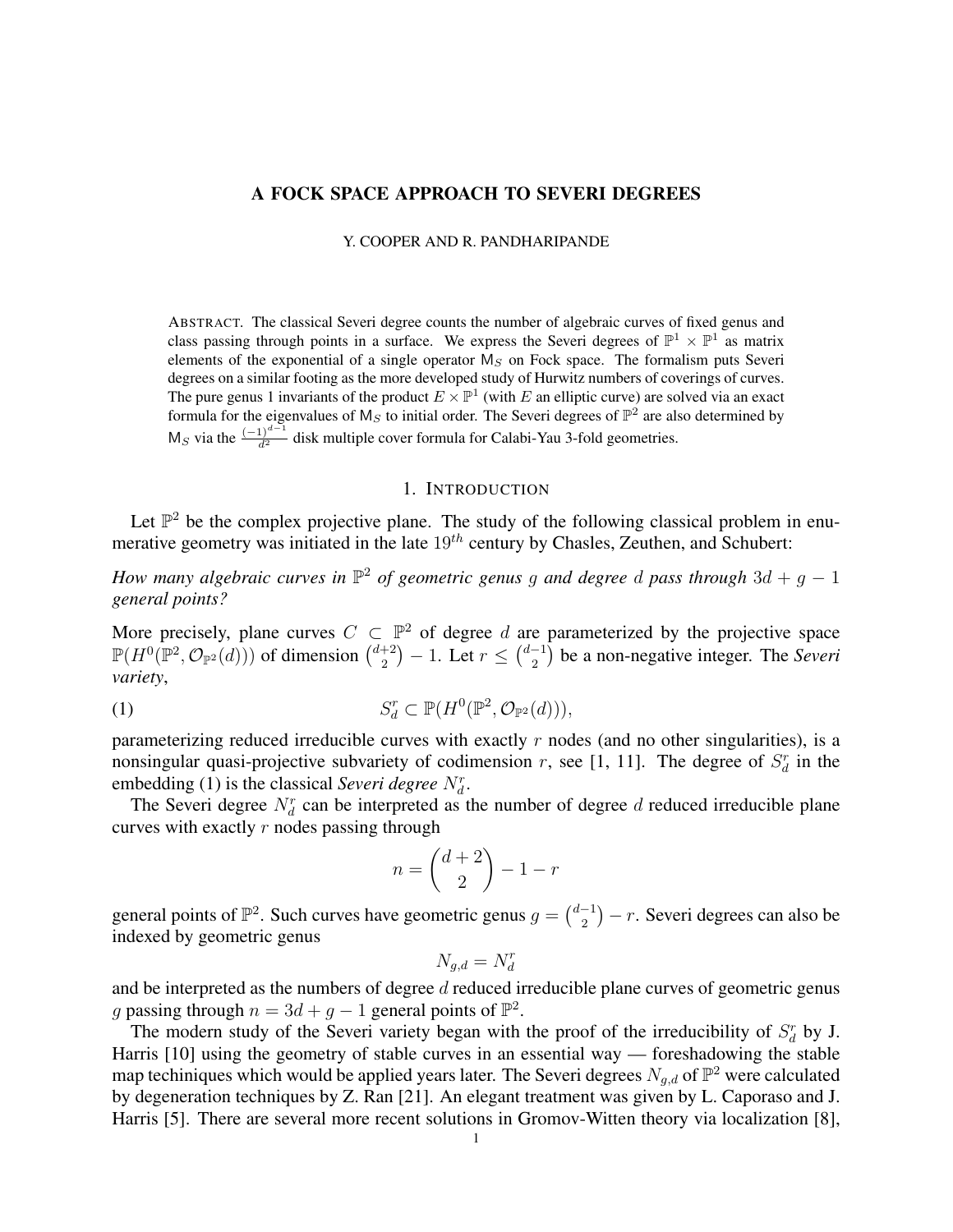relative invariants [12, 14, 15], and Virasoro constraints [7]. Tropical counts also calculate Severi degrees [17].

With all of these methods available, what is there left to ask? For comparison, consider the enumeration of Hurwitz covers of curves. A very useful approach to Hurwitz counts is via the matrix elements in Fock space of the exponential of the operator  $M_H$  associated to the insertion of a 2-cycle. Since  $M_H$  is diagonalized by Schur functions, a fundamental connection to the representation theory of the symmetric group is made. The formalism also incorporates, in a basic way, the cut-and-join structure of Hurwitz numbers. Fock space methods play a crucial role in the study of the associated Toda hierarchy [18, 19, 20]. Is there a natural Fock space formalism for Severi degrees?

A direct approach to Severi degrees via the matrix elements in Fock space of a new operator  $M_S$  is presented here. While the surface  $\mathbb{P}^1 \times \mathbb{P}^1$  is the most natural to study, the formalism simultaneously captures the Severi degrees of  $\mathbb{P}^2$  blown-up in at most 3 points. Severi degrees for elliptic fibrations such as  $E \times \mathbb{P}^1$  occur via the trace. We hope the results presented here will lead to further study of  $M<sub>S</sub>$  (and the full algebra of operators discussed in Section 9.2).

One avenue for further study is the relationship between this approach for curve counting and tropical geometry. In [2], Block and Göttsche explore connections between this approach to Severi degrees and tropical curve counting techniques, such as those of Brugallé and Mikhalkin [3]. In doing so, they extend curve counting via Fock space to a larger class of toric surfaces, those described by an h-transverse lattice polygon. Furthermore, they extend consideration from Severi degrees to the refined Severi degrees defined and studied by Göttsche and Shende and by Block and Göttsche.

#### 2. HURWITZ THEORY

2.1. Fock space. We start by reviewing the Fock space formalism for the Hurwitz theory of covers of curves. The results provide direct motivation for our treatment of Severi degrees.

We begin by recalling the definition of the Heisenberg algebra  $H$ .  $H$  is an infinite dimensional Lie algebra. A basis of H is given by the operators 1 and  $\{\alpha_k\}$ , where  $k \in \mathbb{Z}\setminus\{0\}$ . The Lie bracket is given by

$$
[\alpha_k, \alpha_l] = k \, \delta_{k+l,0} \, .
$$

 $H$  has an infinite dimensional irreducible representation  $F$ , called the Fock space representation. F contains a distinguished vector called the vacuum vector  $v_{\emptyset}$ . As a vector space F is freely generated over  $\mathbb Q$  by the elements

$$
\alpha_{-k_1}...\alpha_{-k_n}v_{\emptyset}, \ \ k_i\in\mathbb{Z}_{>0},
$$

where by the commutation relations, the order of  $\alpha_{-k_1}...\alpha_{-k_n}$  does not matter.

The Lie algebra  $H$  acts on  $F$  in the following way. The creation operators

$$
\alpha_{-k}, k \in \mathbb{Z}_{>0},
$$

act via

$$
\alpha_{-k}(\alpha_{-k_1}...\alpha_{-k_n}v_{\emptyset})=\alpha_{-k}\alpha_{-k_1}...\alpha_{-k_n}v_{\emptyset}.
$$

The annihilation operators

 $\alpha_k, \; k \in \mathbb{Z}_{>0},$ 

kill the vacuum,

$$
\alpha_k \cdot v_\emptyset = 0, \quad k > 0 \,,
$$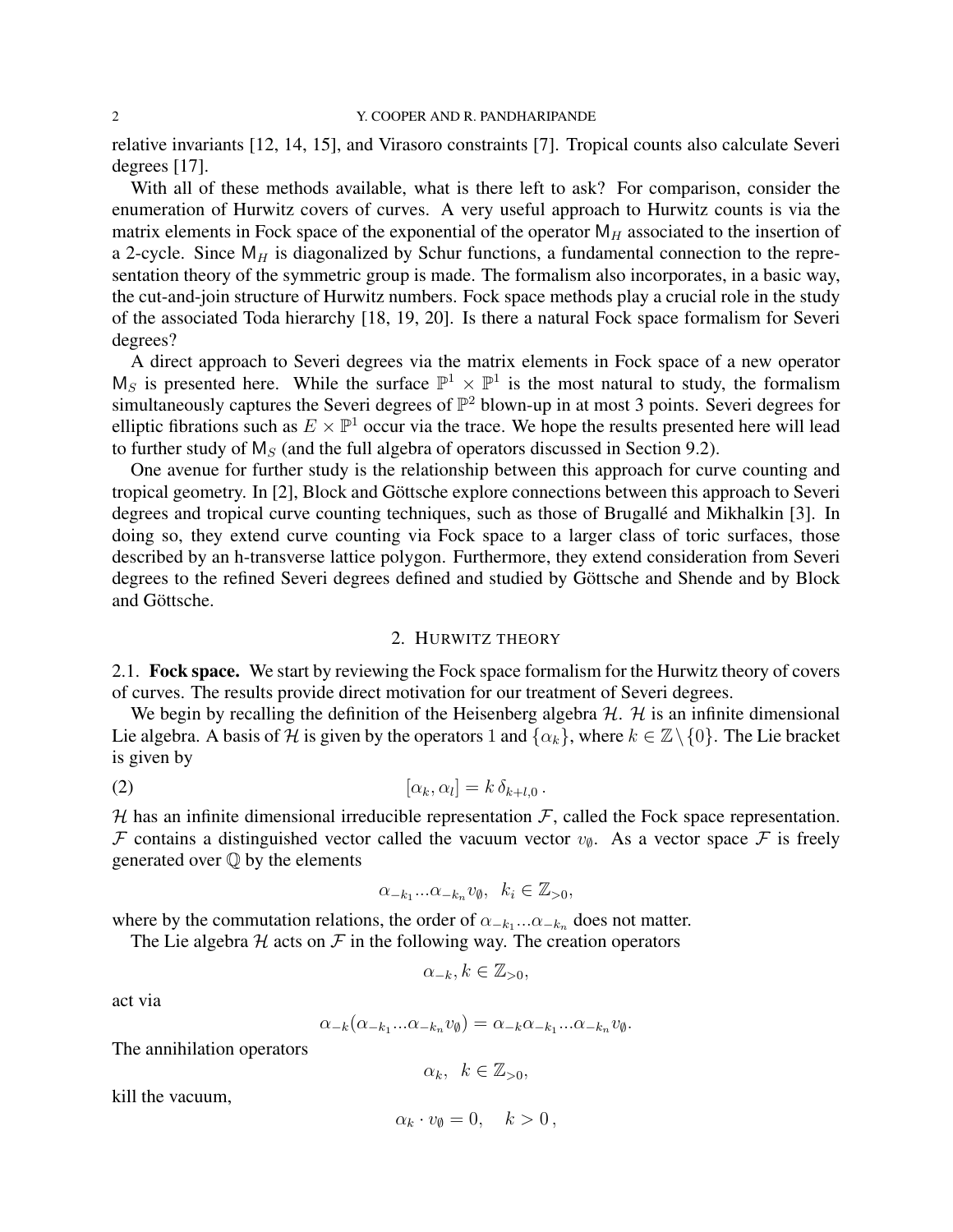and their action on all other vectors is determined by the commutation relations (2). For example,

$$
\alpha_1(\alpha_{-2}v_{\emptyset}) = \alpha_1\alpha_{-2}v_{\emptyset} = \alpha_{-2}\alpha_1v_{\emptyset} = 0
$$

while

$$
\alpha_1(\alpha_{-1}v_{\emptyset}) = \alpha_1\alpha_{-1}v_{\emptyset} = ([\alpha_1, \alpha_{-1}] + \alpha_{-1}\alpha_1)v_{\emptyset} = v_{\emptyset}.
$$

Given a partition  $\mu = \mu_1 + ... + \mu_r$ , let  $Aut(\mu)$  denote the subgroup of  $S_r$  which leaves the partition unchanged. For example, if  $\mu = 2 + 3 + 3 + 5 + 5 + 5$ ,  $Aut(\mu) = S_2 \times S_3$ .

Let  $\mathfrak{z}(\mu)$  denote the combinatorial factor

$$
\mathfrak{z}(\mu) = |\operatorname{Aut}(\mu)| \cdot \prod_{i=1}^{\ell(\mu)} \mu_i.
$$

We will work with the natural basis of  $\mathcal F$  given by the vectors

$$
|\mu\rangle = \frac{1}{\mathfrak{z}(\mu)} \prod_{i=1}^{\ell(\mu)} \alpha_{-\mu_i} v_{\emptyset}
$$

indexed by partitions  $\mu$ . An inner product is defined on  $\mathcal F$  by

(3) 
$$
\langle \mu | \nu \rangle = \frac{u^{-\ell(\mu)}}{\mathfrak{z}(\mu)} \delta_{\mu\nu}.
$$

The variable  $u$  will play the role of the genus parameter.

The operator in Hurwitz theory corresponding to the insertion of a 2-cycle is well-known to be given by

(4) 
$$
\mathsf{M}_H(u) = \frac{1}{2} \sum_{k,l>0} \left[ u \alpha_{k+l} \alpha_{-k} \alpha_{-l} + \alpha_{-k-l} \alpha_k \alpha_l \right].
$$

The operator  $M_H$  is self-adjoint with respect to the inner product (3).

2.2. **Hurwitz numbers.** The *Hurwitz number*  $H_{g,d}^{\bullet}$  is the automorphism weighted count of genus g, degree d covers of  $\mathbb{P}^1$  with simple ramification over  $2d+2g-2$  fixed points of  $\mathbb{P}^1$ . The superscript • indicates the domain of the cover is *not* required to be connected. If  $2d + 2g - 2 < 0$ , then  $H_{g,d}^{\bullet}$ vanishes by definition.

The partition function for the Hurwitz numbers of  $\mathbb{P}^1$  is

$$
Z^{\mathbb{P}^1} = 1 + \sum_{g \in \mathbb{Z}} u^{g-1} \sum_{d>0} H_{g,d}^{\bullet} \frac{t^{2d+2g-2}}{(2d+2g-2)!} Q^d.
$$

Define the vector  $v \in \mathcal{F}$  by

$$
\mathsf{v}=\sum_{d\geq 0} \mid (1^d)\ \rangle\ .
$$

The partition function is expressed in terms of matrix elements by the formula

$$
\mathsf{Z}^{\mathbb{P}^1} = \langle \mathbf{v} \mid Q^{\|\cdot\|} \exp\big(t\mathsf{M}_H(u)\big) \mid \mathsf{v} \rangle.
$$

Here,  $|\cdot|$  denotes the energy operator with eigenvalue  $|\mu|$  on the basis vector  $|\mu\rangle$ . The simplicity of Hurwitz theory is largely due to the diagonal form of  $M_H$  in the basis of Schur functions.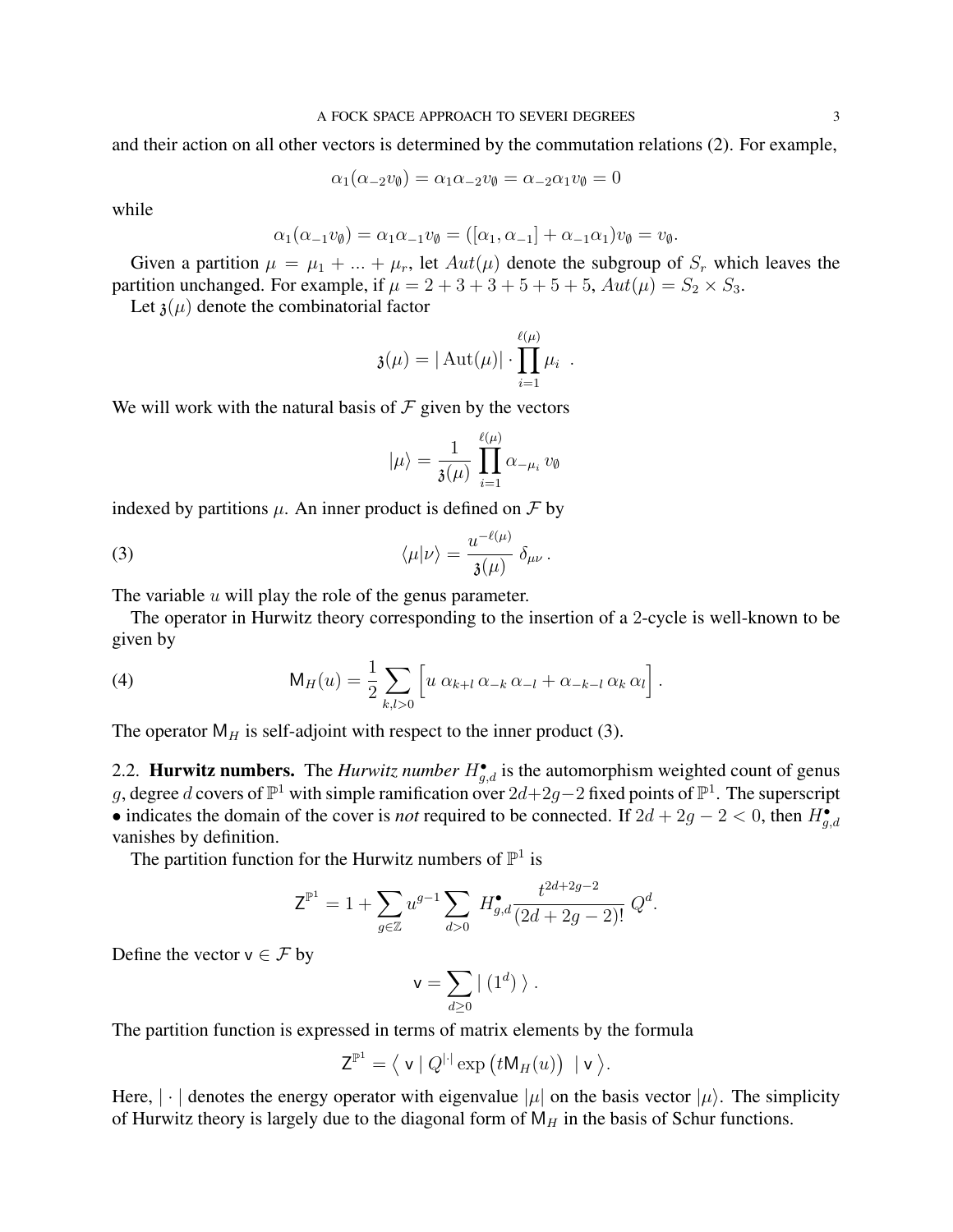The partition function  $Z^E$  for Hurwitz covers of an elliptic curve E is well-known to be given by the trace,

$$
\mathsf{Z}^E = \operatorname{tr}(Q^{|\cdot|} \exp\left(t\mathsf{M}_H(u)\right)).
$$

For example, the genus 1 part is given by the  $u = 0$  specialization,

(5) 
$$
Z_1^E = \text{tr}(Q^{|\cdot|} \exp(tM_H(0))) = \sum_{\mu} Q^{|\mu|}.
$$

Since  $M_H(0)$  is nilpotent, all the eigenvalues of  $M_H(0)$  vanish and the second equality is obtained. The sum on the right is over all partitions  $\mu$ .

## 3. SEVERI THEORY

Let  $S$  be a nonsingular projective surface. The moduli space of stable maps

$$
\overline{M}_{g,n}^\bullet(S,\beta)
$$

from genus g, n-pointed curves to S representing the class  $\beta \in H_2(S, \mathbb{Z})$  has virtual dimension

$$
\dim_{\mathbb{C}} \left[ \overline{M}^{\bullet}_{g,n}(S,\beta) \right]^{vir} \ = \ \int_{\beta} c_1(S) + g - 1 + n.
$$

The superscript • indicates the domain is possibly disconnected, but with no connected components collapsed to points of S. Let

$$
\operatorname{ev}_i:\overline{M}_{g,n}^\bullet(S,\beta)\to S
$$

be the evaluation at the  $i^{th}$  marked point. We refer the reader to [6, 13] for an introduction to stable maps and Gromov-Witten theory.

A Gromov-Witten analogue of the Severi degree is defined by the following construction. Let

$$
n = \int_{\beta} c_1(S) + g - 1
$$

be the virtual dimension of the unpointed space  $\overline{M}_{a}^{\bullet}$  $\int_g$  $(S, \beta)$ . Let

$$
N_{g,\beta}^\bullet=\int_{[\overline{M}_{g,n}^\bullet(S,\beta)]^{vir}}\prod_{i=1}^n \text{ev}_i^*(\mathfrak{p}),
$$

where  $\mathfrak{p} \in H^4(S, \mathbb{Z})$  is the point class. If  $n < 0$ , then  $N_{g,\beta}^{\bullet}$  vanishes by definition.

For an arbitrary surface S, the Gromov-Witten invariant  $N_{g,\beta}^{\bullet}$  may be completely unrelated to the classical Severi degree. Indeed, for Enriques surfaces, the Gromov-Witten invariants are often fractional, and, for K3 surfaces, the Gromov-Witten invariants vanish altogether. However, for the surfaces  $\mathbb{P}^2$  and  $\mathbb{P}^1 \times \mathbb{P}^1$  of main interest here,  $N_{g,\beta}^{\bullet}$  is well-known to coincide with the (disconnected) classical Severi degree. In genus 0, the Gromov-Witten invariants of  $\mathbb{P}^2$  and  $\mathbb{P}^1 \times \mathbb{P}^1$  are enumerative by the convexity of the surfaces [6]. In fact, the stationary Gromov-Witten invariants in all positive genera are also enumerative for both surfaces. While excess components in the moduli spaces of stable maps to these surfaces appear in positive genus, the point conditions can not be satisfied on the excess components [9].

When we discuss Severi degrees for a surface, we will *always* mean the corresponding Gromov-Witten invariants  $N_{g,\beta}^{\bullet}$ . The Severi degrees of  $\mathbb{P}^1 \times \mathbb{P}^1$  will play a special role.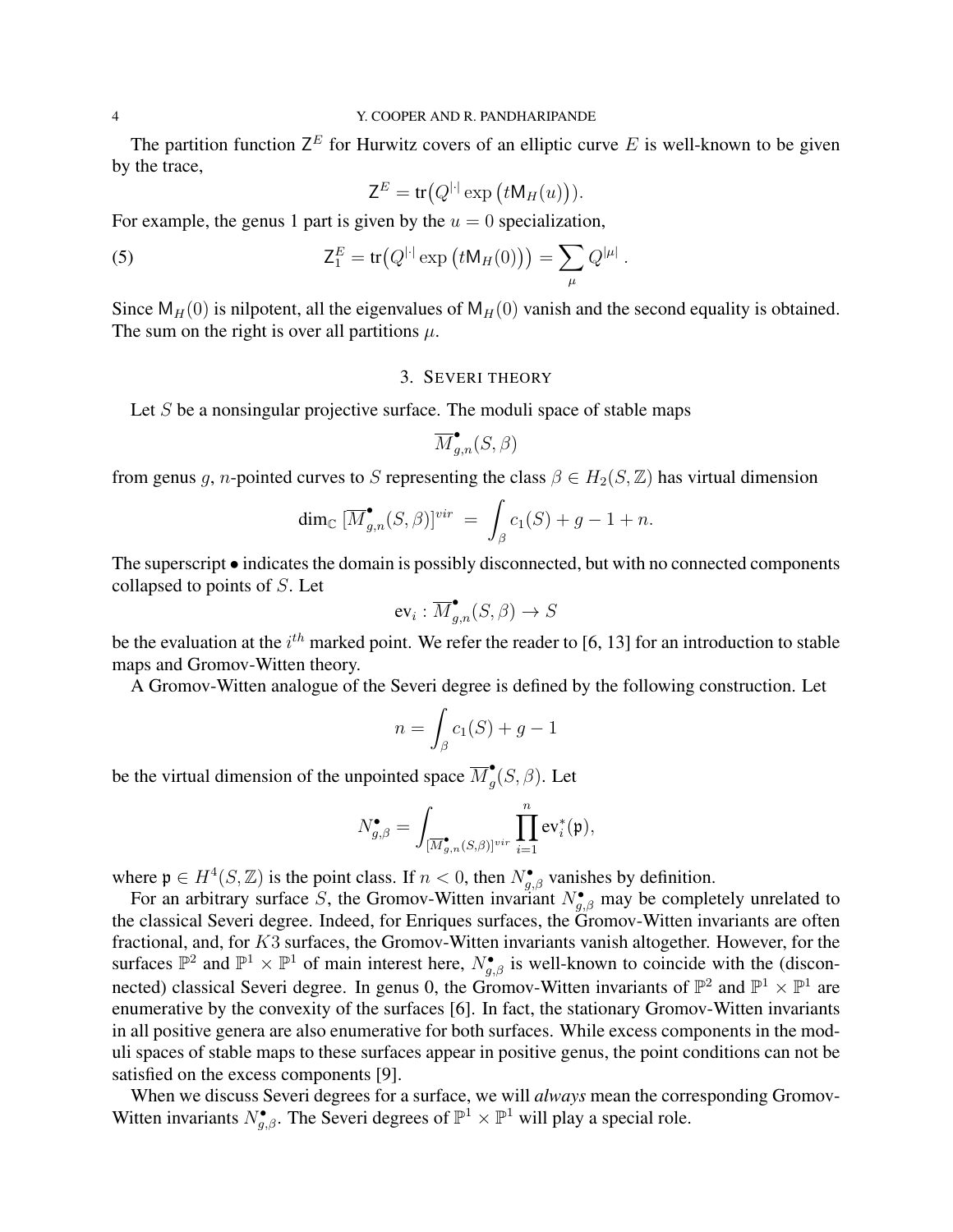# 4. FOCK SPACE

To start, we write the cohomology of  $\mathbb{P}^1$  as the standard direct sum

 $H^*(\mathbb{P}^1, \mathbb{Q}) = \mathbb{Q} \cdot \mathbf{1} \oplus \mathbb{Q} \cdot \mathfrak{p}$ 

where 1 and p are the unit and point classes respectively.

The Lie algebra  $\mathcal{H}[\mathbb{P}^1]$  is generated by the operators 1,  $\{\alpha_k[\mathbf{1}]\}$ , and  $\{\alpha_k[\mathbf{p}]\}$ , where  $k \in \mathbb{Z} \setminus \{0\}$ . The Lie bracket is given by

(6) 
$$
[\alpha_k[\mathbf{1}], \alpha_l[\mathbf{p}]] = k \, \delta_{k+l,0}
$$

with all other commutators vanishing.

The Fock space  $\mathcal{F}[\mathbb{P}^1]$  is freely generated over  $\mathbb Q$  by the elements

$$
\alpha_{-k_1}[\mathbf{1}]\ldots\alpha_{-k_n}[\mathbf{1}]\alpha_{-\ell_1}[\mathfrak{p}]\ldots\alpha_{-\ell_m}[\mathfrak{p}]v_\emptyset, \;\; k_i,\ell_j\in\mathbb{Z}_{>0},
$$

where by the commutation relations, the order of  $\alpha_{-k_1}[1]... \alpha_{-k_n}[1] \alpha_{-\ell_1}[\mathfrak{p}]... \alpha_{-\ell_m}[\mathfrak{p}]$  does not matter.

 $\mathcal{H}[\mathbb{P}^1]$  acts on  $\mathcal{F}[\mathbb{P}^1]$  in a way analogous to the action of H on F. The creation operators

$$
\alpha_{-k}[\mathbf{1}]
$$
 and  $\alpha_{-k}[\mathbf{p}], k \in \mathbb{Z}_{>0}$ ,

act via

$$
\alpha_{-k}[\mathbf{1}](\prod_{i,j}\alpha_{-k_i}[\mathbf{1}]\alpha_{-\ell_j}[\mathfrak{p}]v_{\emptyset})=\alpha_{-k}[\mathbf{1}]\prod_{i,j}\alpha_{-k_i}[\mathbf{1}]\alpha_{-\ell_j}[\mathfrak{p}]v_{\emptyset},
$$

and similarly for  $\alpha_{-\ell}[\mathfrak{p}]$ . The annihilation operators

$$
\alpha_k[\mathbf{1}]
$$
 and  $\alpha_k[\mathbf{p}], k \in \mathbb{Z}_{>0}$ ,

kill the vacuum

$$
\alpha_k[\mathbf{1}](v_{\emptyset}) = 0 \text{ and } \alpha_k[\mathbf{p}](v_{\emptyset}) = 0, \quad k > 0,
$$

and their action on any element  $\prod_{i,j} \alpha_{-k_i}[1] \alpha_{-\ell_j}[\mathfrak{p}] v_{\emptyset}$  is determined by the commutation relations (6).

A natural basis of  $\mathcal{F}[\mathbb{P}^1]$  is given by the vectors

$$
|\mu,\nu\rangle = \frac{1}{\mathfrak{z}(\mu)\mathfrak{z}(\nu)}\prod_{i=1}^{\ell(\mu)}\alpha_{-\mu_i}[1]\prod_{j=1}^{\ell(\nu)}\alpha_{-\nu_j}[\mathfrak{p}]\,v_{\emptyset}
$$

indexed by all pairs of partitions  $\mu$  and  $\nu$  (of possibly different sizes). As before,  $\mathfrak{z}(\mu)$  denotes the combinatorial factor

$$
\mathfrak{z}(\mu) = |\operatorname{Aut}(\mu)| \cdot \prod_{i=1}^{\ell(\mu)} \mu_i.
$$

An inner product is defined by

$$
\langle \mu,\nu|\mu',\nu'\rangle=\frac{u^{-\ell(\mu)}}{\mathfrak{z}(\mu)}\frac{u^{-\ell(\nu)}}{\mathfrak{z}(\nu)}\delta_{\mu\nu'}\delta_{\nu\mu'}\,.
$$

We define a new operator  $M_S$  on the Fock space  $\mathcal{F}[\mathbb{P}^1]$  by the following formula,

$$
\mathsf{M}_S(u, Q) = \sum_{k>0} \alpha_{-k}[\mathfrak{p}] \alpha_k[\mathfrak{p}] + Q \sum_{|\mu|=|\nu|>0} u^{\ell(\mu)-1} \alpha_{-\mu}[\mathbf{1}] \alpha_{\nu}[\mathbf{1}] .
$$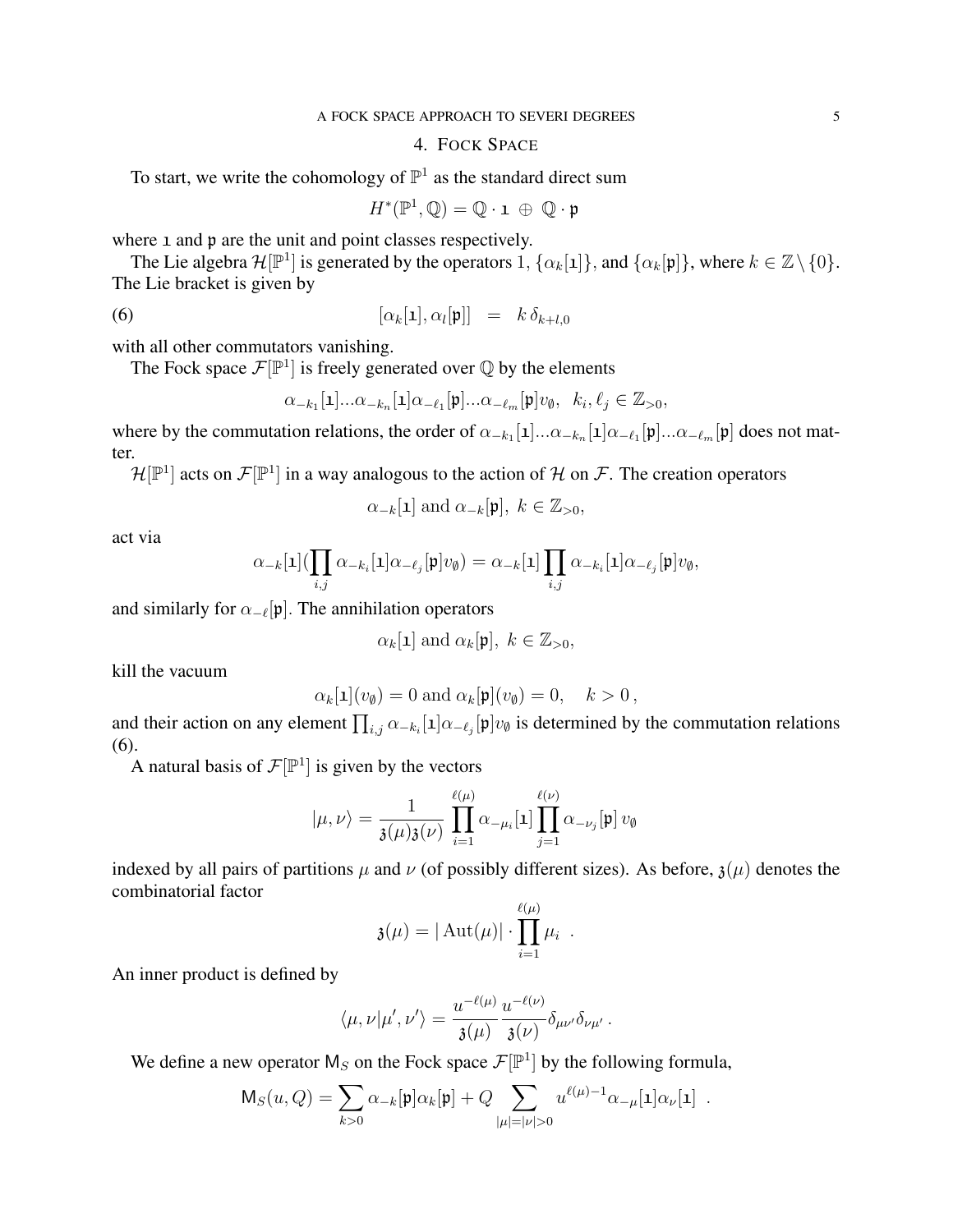The second sum is over all pairs of nontrivial partitions  $\mu$  and  $\nu$  of equal size, and

$$
\alpha_{-\mu}[1] = \frac{1}{|\operatorname{Aut}(\mu)|} \prod_{i=1}^{\ell(\mu)} \alpha_{-\mu_i}[1],
$$
  

$$
\alpha_{\nu}[1] = \frac{1}{|\operatorname{Aut}(\nu)|} \prod_{i=1}^{\ell(\nu)} \alpha_{\nu_i}[1].
$$

As before,  $u$  is the genus variable. The new variable  $Q$  will be related to the curve class.

The operator  $M<sub>S</sub>$  is self-adjoint with respect to the inner product (4) and hence diagonalizable. The Hurwitz operator  $M_H$  occurs as a summand in the second term of  $M_S$ . Unlike  $M_H$ , the operator  $M<sub>S</sub>$  does not appear to be diagonalizable over  $\mathbb{Q}$ .

$$
5.~\mathbb{P}^1\times\mathbb{P}^1
$$

Let the variables  $Q_1$  and  $Q_2$  correspond to the curve classes of the fibers of the first and second projections to  $\mathbb{P}^1$  respectively. The partition function for Severi degrees of  $\mathbb{P}^1 \times \mathbb{P}^1$  is

$$
\mathsf{Z}^{\mathbb{P}^1\times\mathbb{P}^1}=1+\sum_{g\in\mathbb{Z}}u^{g-1}\sum_{(d_1,d_2)}N_{g,(d_1,d_2)}^{\bullet}\frac{t^{2d_1+2d_2+g-1}}{(2d_1+2d_2+g-1)!}\,Q_1^{d_1}Q_2^{d_2}
$$

where the second sum is over all non-negative  $d_i$  satisfying  $(d_1, d_2) \neq (0, 0)$ . The vector

$$
\mathsf{v}=\sum_{d_1\geq 0}|\ (1^{d_1}),\emptyset\ \rangle
$$

in  $\mathcal{F}[\mathbb{P}^1]$  plays an important role.

**Theorem 1.**  $Z^{\mathbb{P}^1 \times \mathbb{P}^1} = e^{tQ_2/u} \langle v | Q_1^{|\cdot|} \rangle$  $_1^{\left|\cdot\right|}\exp\big(t\mathsf{M}_S(u,Q_2)\big)\mid \mathsf{v}\ \big\rangle.$ 

Here,  $|\cdot|$  is the energy operator on  $\mathcal{F}[\mathbb{P}^1]$  with eigenvalue  $|\mu| + |\nu|$  on the basis vector  $|\mu, \nu\rangle$ . The prefactor  $e^{tQ_2/u}$  could have been included in the definition of  $M_s$ , but we have chosen not to.

### 6. PROOF OF THEOREM 1

6.1. Overview. We prove Theorem 1 via the degeneration formula for relative Gromov-Witten invariants [12, 14, 15]. Consider the Gromov-Witten invariant  $N^{\bullet}_{g,(d_1,d_2)}$  counting genus g curves through

$$
n = 2d_1 + 2d_2 + g - 1
$$

points on  $\mathbb{P}^1 \times \mathbb{P}^1$ . Let C be a chain of  $n+2$  rational curves. Let S be the surface  $C \times \mathbb{P}^1$  viewed as a union of  $n + 2$  copies of  $\mathbb{P}^1 \times \mathbb{P}^1$ . We degenerate

(7) 
$$
\mathbb{P}^1 \times \mathbb{P}^1 \rightsquigarrow C \times \mathbb{P}^1
$$

and distribute the original  $n$  point conditions by placing one on each of the middle  $n$  components. We will refer to the  $n + 2$  components of the degeneration as  $S_0, \ldots, S_{n+1}$  and the  $n + 1$  relative divisors as  $D_0, \ldots, D_n$ . The matrix  $M_s$  arises from explicit calculations on components of the degeneration (7).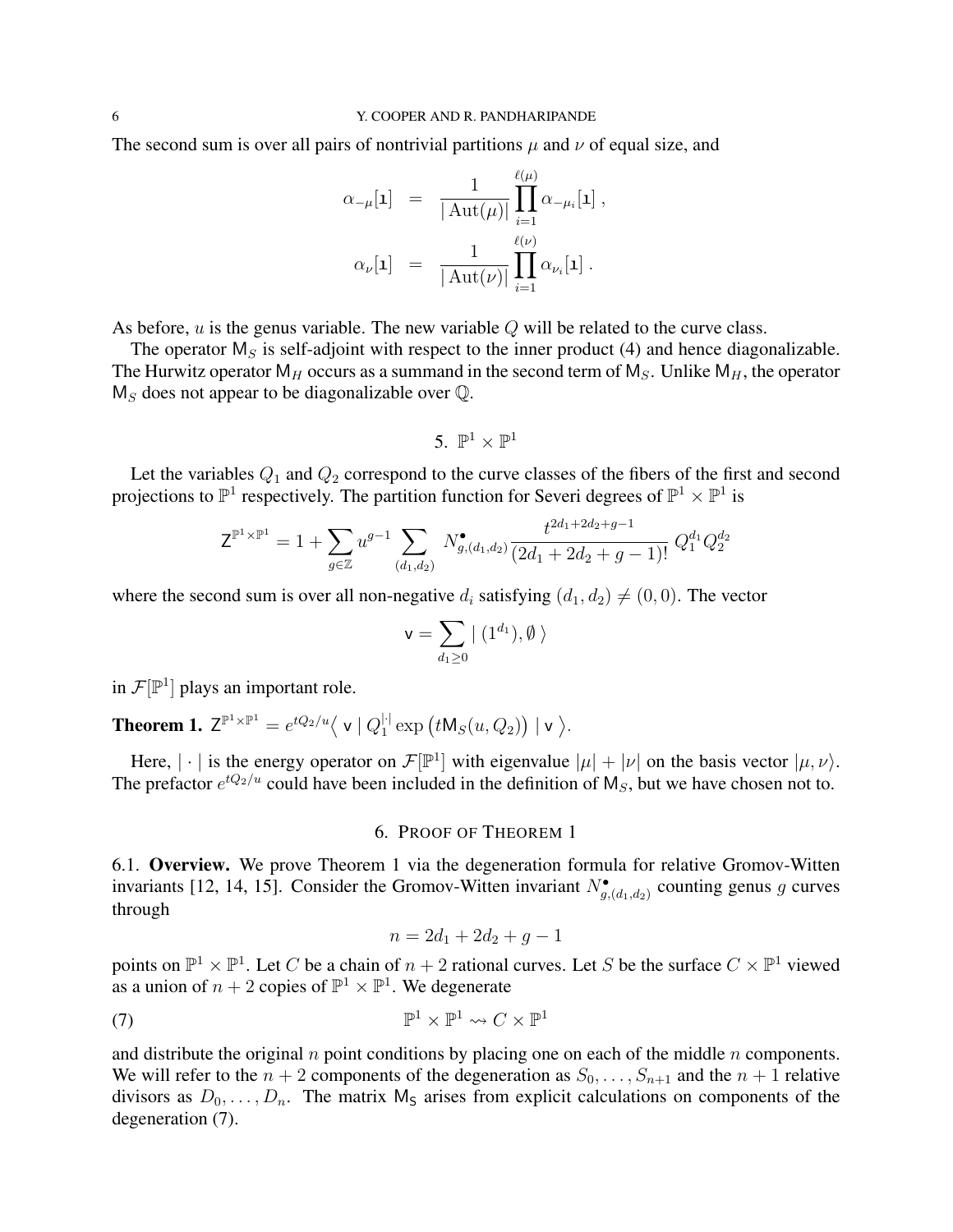

FIGURE 1. The first and last components carry no point conditions, all the rest have one point condition each. We take  $(1, 0)$  to be the class of a horizontal line and  $(0, 1)$  the class of a vertical line.

6.2. Stable relative maps. A moduli space of stable relative maps is defined for each component  $S_i$  of the above degeneration. Relative conditions along the divisors  $D_i$  are specified by partitions weighted by the cohomology of  $\mathbb{P}^1$ . For  $S_i$  where  $1 \leq i \leq n$ , let

$$
M^i=\overline{M}^{\bullet}_{g_i,1}(D_i\backslash\mathbb{P}^1\times\mathbb{P}^1/D_{i-1},(d_1,d_2^i),\eta_i^*,\eta_{i-1},\Gamma^i)
$$

denote the moduli space of stable relative degree  $(d_1, d_2^i)$  maps of a genus  $g_i$  curve to  $\mathbb{P}^1 \times \mathbb{P}^1$  of graph type  $\Gamma^i$  satisfying relative conditions  $\eta_{i-1}$  along the divisor  $D_{i-1}$  and  $\eta_i^*$  along  $D_i$ . Note the superscript of  $\Gamma^i$  and  $d_2^i$  is an index, not an exponent.

The graph type  $\Gamma^i$  fixes the topology of the map. Each vertex of  $\Gamma^i$  corresponds to a component of the domain curve and is labeled with the genus of that component. For each relative condition on that domain curve the vertex is given a half-edge labeled with the corresponding relative condition. The unique marked point is assigned to a single component of  $\Gamma^i$  (which satisfies the incidence condition).

The outside components  $S_0$  and  $S_{n+1}$  play a special role. Following the above conventions, let

$$
M^0 = \overline{M}_{g_0,0}^{\bullet}(D_0 \backslash \mathbb{P}^1 \times \mathbb{P}^1, (d_1, d_2^0), \eta_0^*, \Gamma^0)
$$

and let

$$
M^{n+1} = \overline{M}_{g_{n+1},0}^{\bullet}(\mathbb{P}^1 \times \mathbb{P}^1/D_n, (d_1, d_2^{n+1}), \eta_n, \Gamma^{n+1}).
$$

For all the above moduli spaces  $M^i$ , we will view the relative markings on the domain of the map as *ordered*.

6.3. Partition notation. We take all our partitions to be ordered partitions.

**Definition 1.** Let  $\rho$  be a partition of d and let  $\rho(k)$  be the number of parts of size k in  $\rho$ , so  $d = \sum_{k=1}^{\infty} \rho(k)k.$ 

Let 
$$
\rho = \rho_1 + \cdots + \rho_m
$$
 and  $\lambda = \lambda_1 + \cdots + \lambda_n$  be two partitions, and  $d = |\rho| + |\lambda|$ . We say  
\n
$$
\rho[\mathbf{1}] + \lambda[\mathbf{p}] = \rho_1[\mathbf{1}] + \cdots + \rho_m[\mathbf{1}] + \lambda_1[\mathbf{p}] + \cdots + \lambda_n[\mathbf{p}]
$$

is a cohomology weighted partition of d, weighted by the cohomology of  $\mathbb{P}^1$ .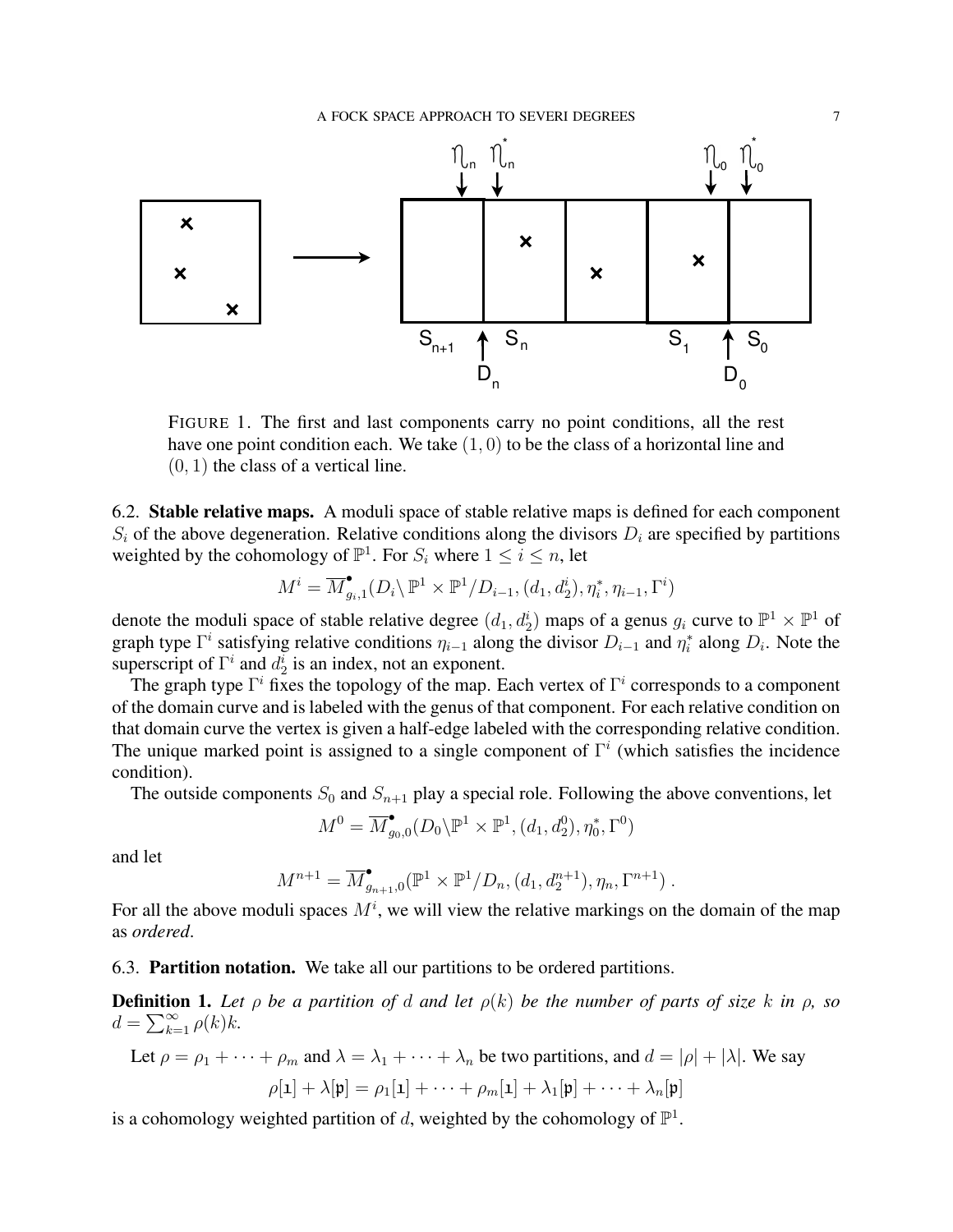Let ∪ denote concatenation of partitions,

$$
\rho \cup \lambda = \rho_1 + \cdots + \rho_m + \lambda_1 + \cdots + \lambda_n.
$$

**Definition 2.** Let  $\eta = \rho[1] + \lambda[\mathfrak{p}]$  be a partition weighted by the cohomology of  $\mathbb{P}^1$ . Let

$$
m(\eta) = \prod_i \rho_i \prod_j \lambda_j, \quad \text{Aut}(\eta) = \text{Aut}(\rho) \times \text{Aut}(\lambda), \quad \eta^* = \lambda[\mathbf{1}] + \rho[\mathbf{p}].
$$

6.4. Degeneration. By the degeneration formula of [12, 14, 15],

$$
N_{g,(d_1,d_2)}^{\bullet} = \sum_{d_2^i,\eta_i,\Gamma^i} \left( \int_{[M^{n+1}]} 1 \right) \frac{m(\eta_n)}{|\text{Aut}(\eta_n)|} \prod_{i=1}^n \left[ \left( \int_{[M^i]} ev_1^*(\mathfrak{p}) \right) \frac{m(\eta_{i-1})}{|\text{Aut}(\eta_{i-1})|} \right] \left( \int_{[M^0]} 1 \right) .
$$

The sum is over all degree splittings

$$
d_2^0 + \ldots + d_2^{n+1} = d_2,
$$

relative conditions  $\eta_0, \ldots, \eta_n$ , and compatible graph types  $\Gamma^0, \ldots, \Gamma^{n+1}$  which connect to form a genus g curve. The relative conditions  $\eta_i^*$  are set by Definition 2. On the right side,  $[M^i]$  denotes the virtual fundamental class of the moduli space  $M^i$ .

Equivalently, we can write the partition function of the Severi degrees of the surface  $\mathbb{P}^1 \times \mathbb{P}^1$  as

$$
(8) \quad Z^{\mathbb{P}^{1}\times\mathbb{P}^{1}} = 1 + \sum_{g,d_{1},d_{2}} Q_{1}^{d_{1}} Q_{2}^{d_{2}} u^{g-1} \frac{t^{n}}{n!} \sum_{d_{2}^{i},\eta_{i},\Gamma^{i}} \left( \int_{[M^{n+1}]} 1 \right) \frac{m(\eta_{n})}{|\text{Aut}(\eta_{n})|} \times \prod_{i=1}^{n} \left[ \left( \int_{[M^{i}]} \text{ev}_{1}^{*}(\textbf{p}) \right) \frac{m(\eta_{i-1})}{|\text{Aut}(\eta_{i-1})|} \right] \left( \int_{[M^{0}]} 1 \right).
$$

In the above formula,  $n = 2d_1 + 2d_2 + g - 1$  as usual.

### 6.5. Geometry of the components.

6.5.1. *The caps.* We will now analyze the integrals appearing in the degeneration formula (8). Consider first the  $i = 0$  term corresponding to the component  $S_0$ . Let the relative condition be

 $\eta_0^* = \rho[\mathbf{1}] + \lambda[\mathbf{p}]$ 

where  $\rho$  and  $\lambda$  are partitions satisfying  $|\rho| + |\lambda| = d_1$ .

Let R be a component of the domain curve of a map to  $S_0$  parameterized by  $M<sup>0</sup>$ , and let

$$
\sigma[\textbf{1}] + \tau[\textbf{p}]
$$

be the relative condition imposed on R. Suppose the genus of R is h and  $f_*[R] = \beta = (a, b)$ . The dimension of the space of such maps is

$$
\dim_{\mathbb{C}} \overline{M}_{h,0}(\mathbb{P}^1 \times \mathbb{P}^1, \beta) = \int_{(a,b)} c_1(T_{\mathbb{P}^1 \times \mathbb{P}^1}) + h - 1 = 2a + 2b + h - 1.
$$

Meanwhile the number of conditions imposed on the map by the relative conditions is

$$
\sum(\sigma_i-1)+\sum\tau_j=a-\ell(\sigma).
$$

After setting the dimension to equal the number of conditions, we obtain

$$
a + 2b + h + \ell(\sigma) = 1.
$$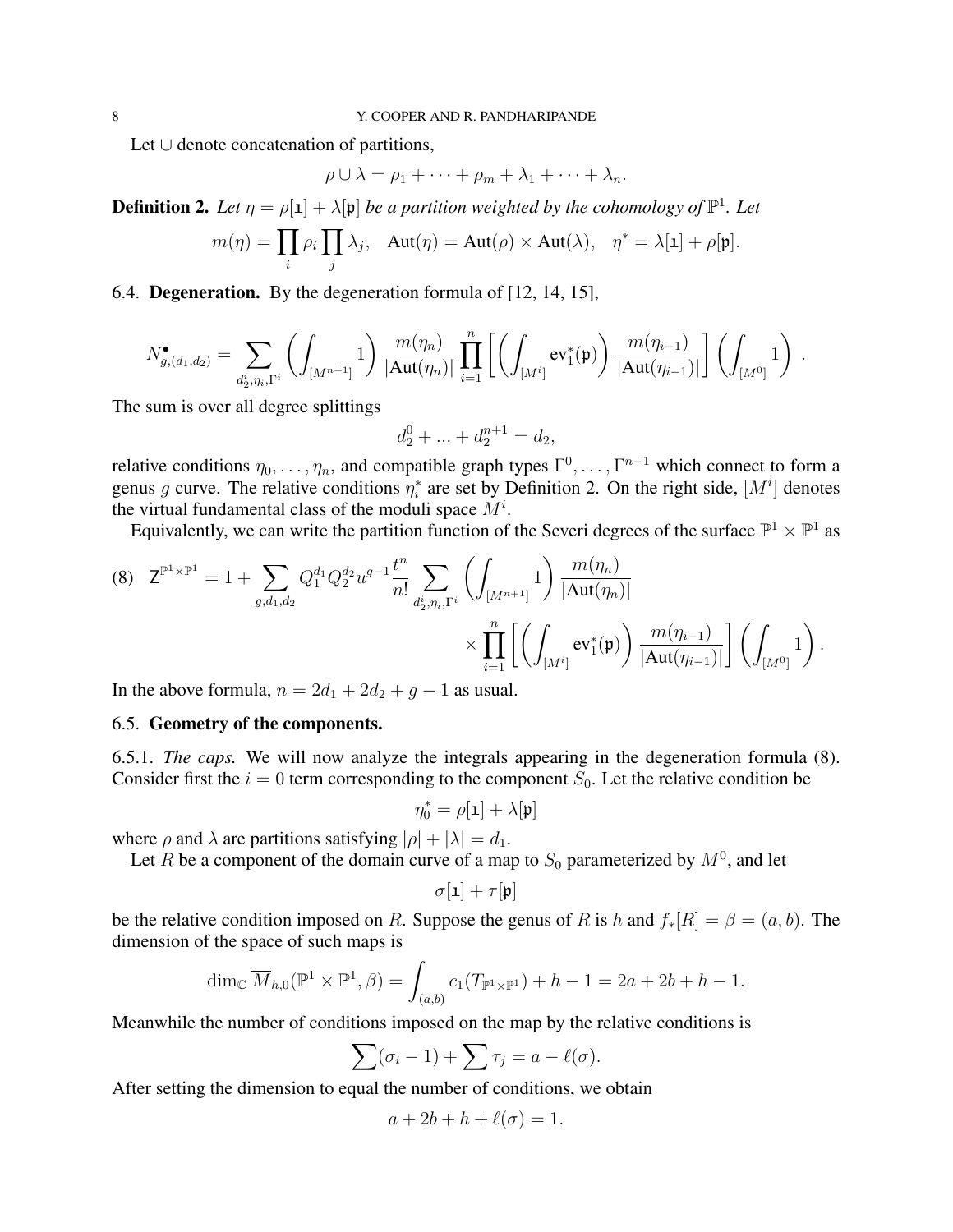Each term on the left hand side is nonnegative, so b must be zero. Certainly  $h \leq 1$ . Since R has no marked points to stabilize, a cannot also vanish. Hence, the only possible solution is

$$
a = 1 \text{ and } b = h = \ell(\sigma) = 0.
$$

We see R must be a genus 0 curve mapping with degree 1 onto a line in the class  $(1, 0)$  with the relative condition [p].

Therefore the integral over  $M<sup>0</sup>$  vanishes unless

$$
d_2^0 = 0 \text{ and } \eta_0^* = [\mathfrak{p}] + \cdots + [\mathfrak{p}]
$$

and  $\Gamma^0$  is a graph on  $d_1$  vertices with a half-edge at each vertex. If the above conditions are satisfied, the moduli space  $M^0$  consists of a single point which parameterizes a map of  $d_1$  disconnected rational curves to  $\mathbb{P}^1 \times \mathbb{P}^1$ , each with a fixed condition of multiplicity 1, mapping with degree 1 to the unique curve in the class  $(1, 0)$  passing through that fixed relative condition. As such a map has no automorphisms, we find

$$
\int_{[M^0]} 1 = 1.
$$

The analysis for  $S_{n+1}$  is identical.



FIGURE 2. The image of the only map to the cap  $S_0$ .

The evaluations of the integrals in (8) corresponding to the end components are

(9) 
$$
\left(\int_{[M^0]} 1\right) = 1, \qquad \left(\int_{[M^{n+1}]} 1\right) \frac{m(\eta_n)}{|\text{Aut}(\eta_n)|} = \frac{1}{d_1!}.
$$

6.5.2. *Middle components*. Next, we analyze the components  $S_i$  in case  $1 \le i \le n$ . Let

$$
\eta_{i-1} = \rho[\mathbf{1}] + \lambda[\mathfrak{p}], \quad \eta_i^* = \rho'[\mathbf{1}] + \lambda'[\mathfrak{p}].
$$

As before, consider a single genus h connected component R of the domain curve of a map to  $S_i$ parameterized by  $M^i$ . Let

$$
\sigma[\mathbf{1}]+\tau[\mathfrak{p}]\;\;\text{and}\;\;\sigma'[\mathbf{1}]+\tau'[\mathfrak{p}]
$$

be the relative conditions imposed on R along  $D_{i-1}$  and  $D_i$  respectively. Let  $f_*[R] = \beta = (a, b)$ . As  $M<sup>i</sup>$  is a moduli space of 1-pointed curves, there are two cases: either the marked point of lies on  $R$  or  $R$  is unpointed.

Consider first the case where  $R$  does not carry a marked point. Then,

$$
\dim_{\mathbb{C}} \overline{M}_{h,0}(\mathbb{P}^1 \times \mathbb{P}^1, \beta) = 2a + 2b + h - 1.
$$

The relative conditions impose

$$
\sum(\sigma_i-1)+\sum(\sigma'_{i'}-1)+\sum\tau_j+\sum\tau_{j'}
$$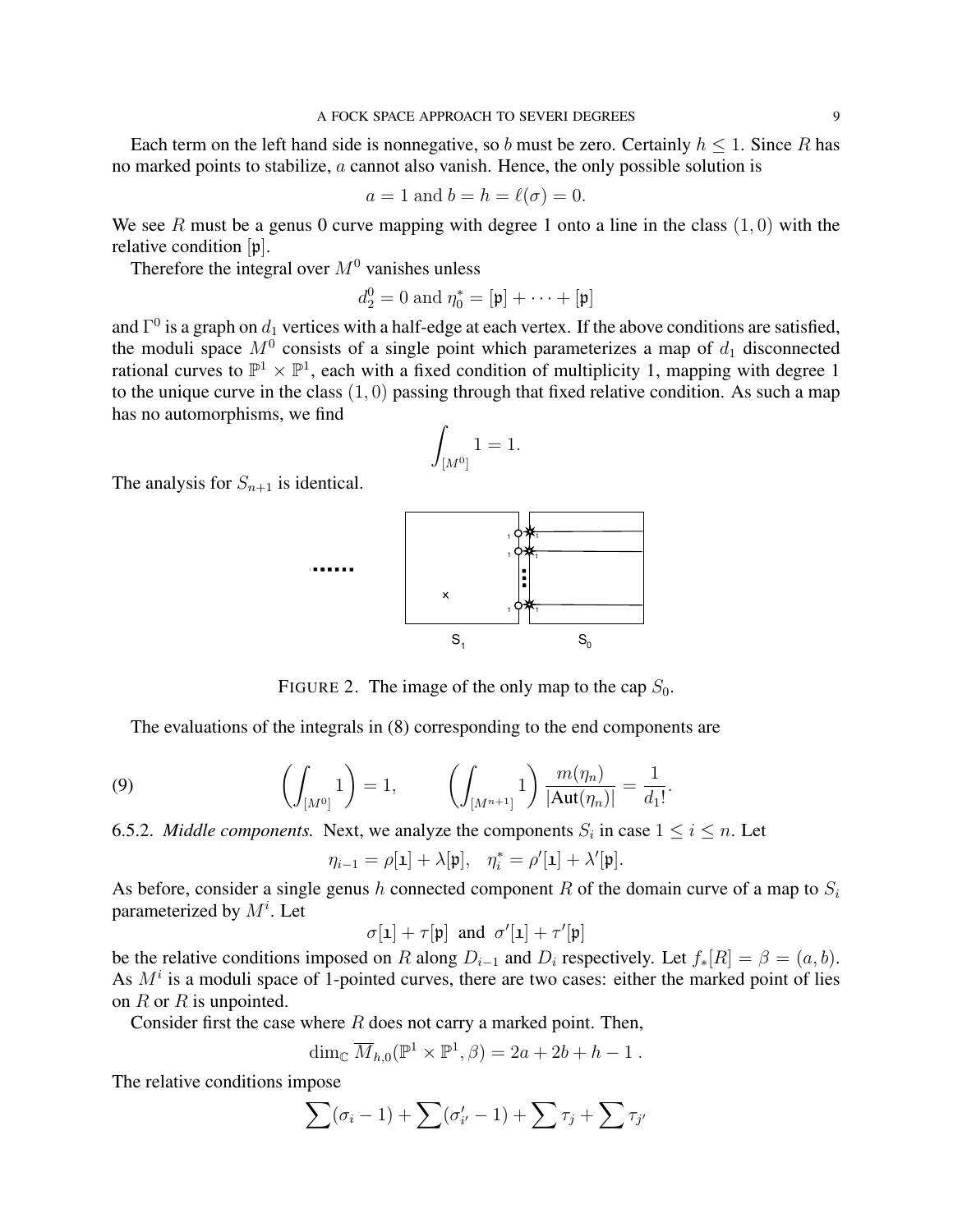conditions. After equating the two, we obtain

$$
2b + h + \ell(\sigma) + \ell(\sigma') = 1.
$$

The unique solution (up to exchanging  $\sigma$  and  $\sigma'$ ) is easily determined to be

$$
h = 0, b = 0, \ell(\sigma) = 1, \ell(\sigma') = 0.
$$

We see that  $\sigma' = \tau = \emptyset$  and also that  $\sigma$  and  $\tau'$  must each be single part partitions. We then deduce that  $\sigma = \tau' = a$ . Then R is rational and maps with degree  $|\sigma| = a$  to the line of class  $(1, 0)$ through the point fixed by  $\tau'_1[\mathfrak{p}]$  ramified totally over  $D_{i-1}$  and  $D_i$ . The moduli space of such maps is isomorphic as a stack to  $B\mathbb{Z}/a\mathbb{Z}$ .

We consider next the case where  $R$  carries the marked point,

$$
\dim_{\mathbb{C}} \overline{M}_{h,1}(\mathbb{P}^1 \times \mathbb{P}^1, \beta) = 2a + 2b + h.
$$

The relative conditions impose

$$
\sum(\sigma_i-1)+\sum(\sigma'_{i'}-1)+\sum\tau_j+\sum\tau_{j'}
$$

conditions on such a map. Setting their difference equal to 2, the degree of  $ev_1^*(p)$ , we obtain

$$
2b + h + \ell(\sigma) + \ell(\sigma') = 2.
$$

Again, the terms on the left hand side are all nonnegative. The possible solutions are

Type A : 
$$
h = 0
$$
,  $b = 0$ ,  $\ell(\sigma) = \ell(\sigma') = 1$ ,  
\nType B :  $h = 0$ ,  $b = 1$ ,  $\ell(\sigma) = \ell(\sigma') = 0$ ,  $\ell(\tau)$ ,  $\ell(\tau') \neq 0$ ,  
\nType C :  $h = 0$ ,  $b = 1$ ,  $\ell(\sigma) = \ell(\sigma') = 0$ ,  $\ell(\tau) = \ell(\tau') = 0$ ,

The arithmetically allowed solution  $h = 0$ ,  $b = 0$ ,  $\ell(\sigma) = 2$ ,  $\ell(\sigma') = 0$  and  $h = 1$ ,  $b = 0$ ,  $\ell(\sigma) = 1$ ,  $\ell(\sigma') = 0$  do not contribute by simple geometric considerations.



FIGURE 3. Examples of the images of maps of each type.

If R is a component of Type A, then  $\sigma = \sigma' = |\sigma|$  is a partition with only one part and R is a 1-pointed rational curve mapping with degree  $|\sigma|$  to a line in the class  $(1, 0)$  totally ramified over the two relative divisors  $D_{i-1}$  and  $D_i$ . The moduli space M of such maps is isomorphic to  $\mathbb{P}^1$ . Since  $R$  has a marked point and the map has two ramification points, there are no automorphisms of this map and  $\int_{[M]} ev_1^*(p) = 1$ .

If R is a component of Type B, then R is a rational curve mapping to  $\mathbb{P}^1 \times \mathbb{P}^1$  with image the zero set of

$$
x_0 p(y_0, y_1) + x_1 q(y_0, y_1)
$$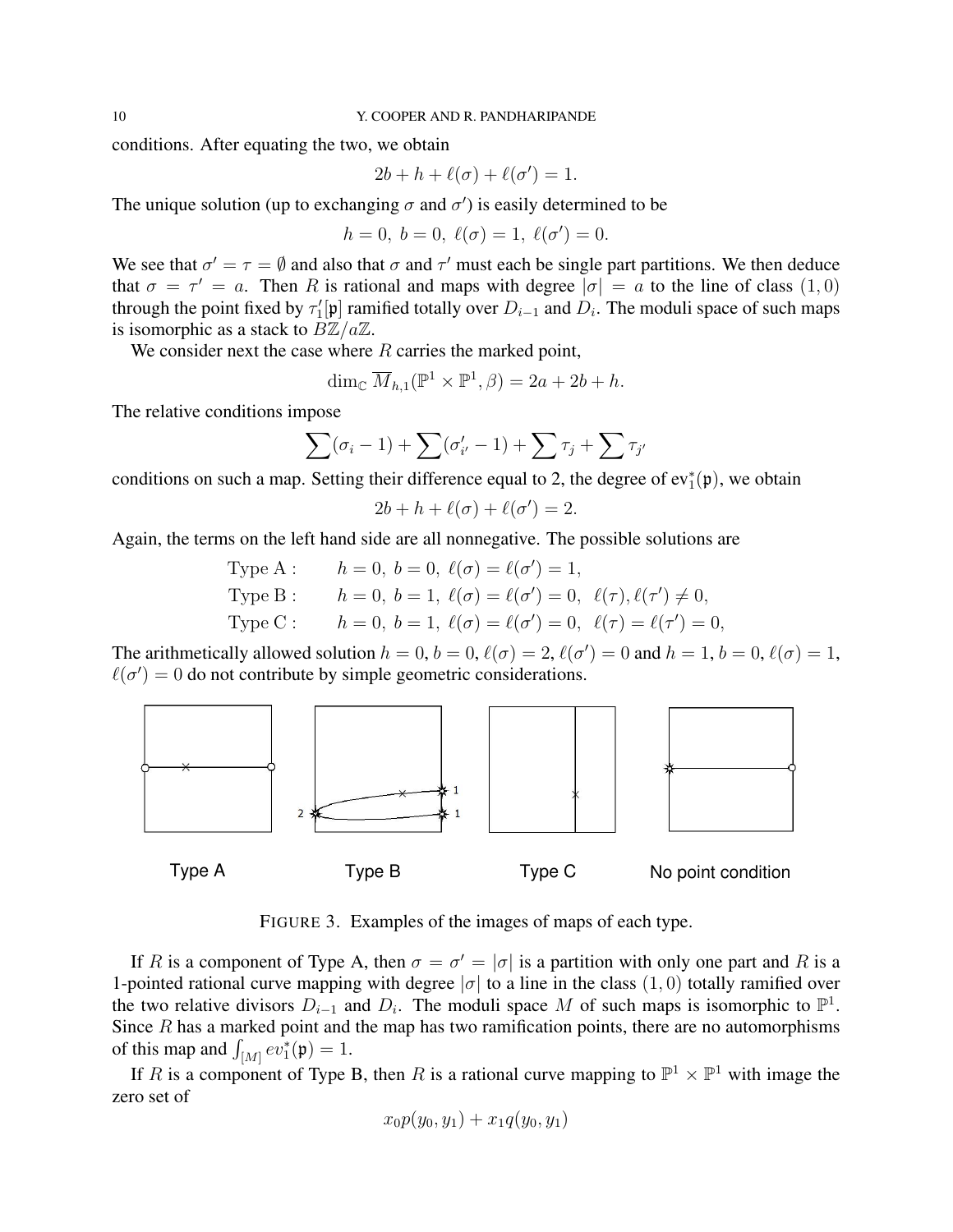where p and q are homogeneous polynomials of degree  $|\tau|$ . The map is degree 1 onto its image. Up to scaling,  $q(y_0, y_1)$  is determined by the relative condition  $\tau$ , and  $p(y_0, y_1)$  is determined up to scaling by the relative condition  $\tau'$ . Again the moduli space M of such maps is isomorphic to  $\mathbb{P}^1$ . A general such map has no automorphisms, so  $\int_{[M]} ev_1^*(p) = 1$ .

If R is a component of Type C, R is a rational curve mapping with degree 1 onto a line in the class (0, 1). The moduli space M of such maps is isomorphic to  $\mathbb{P}^1$ , and  $\int_{[M]} \epsilon v_1^*(\mathfrak{p}) = 1$ .

In conclusion, if the partitions  $\eta_{i-1}$  and  $\eta_i$  are such that the domain curve has k components, then

$$
\int_{[M^i]} ev_1^*(\mathfrak{p}) = \frac{1}{m_1 \cdot \ldots \cdot m_{k-1}},
$$

where  $m_1, \ldots, m_{k-1}$  are the degrees with which the  $k-1$  unmarked components map to  $\mathbb{P}^1 \times \mathbb{P}^1$ .

6.6. Proof of the Main Theorem. We must show the matrix product

(10) 
$$
e^{tQ_2/u}\langle \mathbf{v} | Q_1^{|\cdot|} \exp (t \mathsf{M}_S(u, Q_2)) | \mathbf{v} \rangle
$$

is the partition function for Severi degrees of  $\mathbb{P}^1 \times \mathbb{P}^1$ . We begin by bringing the exponential inside and rewriting:

$$
e^{tQ_2/u}\langle \mathbf{v} | Q_1^{|\cdot|} \exp(tM_S(u,Q_2)) | \mathbf{v} \rangle
$$
  
=  $\langle \mathbf{v} | Q_1^{|\cdot|} \exp\left(t\left(\sum_{k>0} \alpha_{-k}[\mathfrak{p}] \alpha_k[\mathfrak{p}] + Q_2 \sum_{|\mu|=|\nu|>0} u^{\ell(\mu)-1} \alpha_{-\mu}[1] \alpha_{\nu}[1] + \frac{Q_2}{u}\right) \right) | \mathbf{v} \rangle.$ 

Via the operator

(11) 
$$
\mathsf{N}_S = \sum_{k>0} \alpha_{-k}[\mathfrak{p}] \alpha_k[\mathfrak{p}] + \sum_{|\mu|=|\nu|>0} Q_2 u^{\ell(\mu)-1} \alpha_{-\mu}[\mathbf{1}] \alpha_{\nu}[\mathbf{1}] + \frac{Q_2}{u}
$$

we can rewrite  $(10)$  as

(12) 
$$
\sum_{d_1} Q_1^{d_1} \sum_n \frac{t^n}{n!} \langle (1^{d_1}), \emptyset | N_S^n | (1^{d_1}), \emptyset \rangle.
$$

It is a simple matter now to match equation (8) for the partition function with (12). The main point is to match the three summands of N in  $(11)$  with the three configuration types A, B, and C of Section 6.5.2 respectively. We leave the routine bookkeeping to the reader.

# 7. OTHER SURFACES

7.1. Overview. Let  $B = Bl_2(\mathbb{P}^1 \times \mathbb{P}^1)$  be the blow-up of  $\mathbb{P}^1 \times \mathbb{P}^1$  at the (distinct) points p and  $\hat{p}$ . Let the variables E and  $\hat{E}$  correspond to the curve classes of the two exceptional divisors. As before, we define the partition function for Severi degrees as

$$
\mathsf{Z}^{B} = 1 + \sum_{g \in \mathbb{Z}} u^{g-1} \sum N_{g,(d_1,d_2,e,\widehat{e})}^{\bullet} \frac{t^{2d_1+2d_2+e+\widehat{e}+g-1}}{(2d_1+2d_2+e+\widehat{e}+g-1)!} Q_1^{d_1} Q_2^{d_2} E^e \widehat{E}^{\widehat{e}}
$$

where the second sum is over all tuples  $(d_1, d_2, e, \hat{e})$  corresponding to non-zero curve classes.

,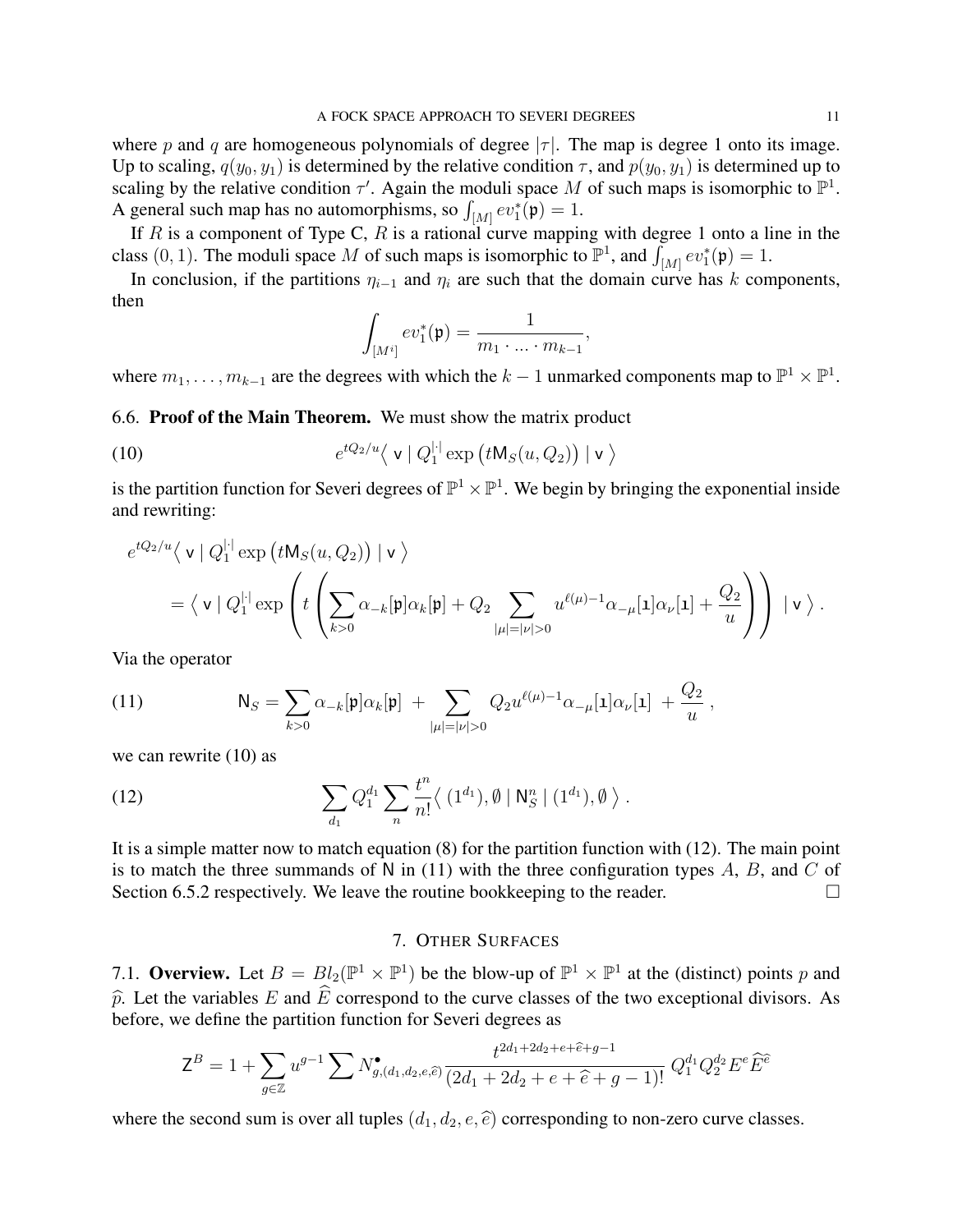We define two vectors w,  $\widehat{w}$  in  $\mathcal{F}[\mathbb{P}^1]$ . First,

$$
\mathsf{w} = e^{\frac{Q_2}{uE} + \frac{E}{u}} \sum_{m \ge 0} \sum_{\nu} E^{-|\nu|} \prod_{j=1}^{\ell(\nu)} \frac{(-1)^{\nu_j - 1}}{\nu_j} \mid (1^m), \nu \rangle
$$

where the second sum is over all partitions  $\nu$ . Second,

$$
\widehat{\mathsf{w}} = e^{\frac{Q_2}{u\widehat{E}} + \frac{\widehat{E}}{u}} \sum_{m \geq 0} \sum_{\nu} \widehat{E}^{-|\nu|} \prod_{j=1}^{\ell(\nu)} \frac{(-1)^{\nu_j - 1}}{\nu_j} \mid (1^m), \nu \rangle.
$$

**Theorem 2.**  $\mathsf{Z}^B = e^{tQ_2/u} \langle \mathsf{w} | Q_1^{|\cdot|} \rangle$  $i_1^{\dagger}$  exp  $\left(t\mathsf{M}_S(u,Q_2)\right) \mid \widehat{\mathsf{w}}\rangle$ .

The proof of Theorem 2 is given in Section 7.4. Multiple cover formulas from [4] play a crucial role. The surface  $Bl_2(\mathbb{P}^1 \times \mathbb{P}^1)$  is isomorphic to  $Bl_3(\mathbb{P}^2)$ . The Severi degrees of the various blowdowns of  $Bl_2(\mathbb{P}^1 \times \mathbb{P}^1)$  can be recovered from  $\mathsf{Z}^B$ . Hence, Theorem 2 captures the Severi degrees of  $\mathbb{P}^2$  — precise formulas are discussed in Section 7.5.

Similarly, for  $Bl_1(\mathbb{P}^1 \times \mathbb{P}^1)$ , the blow-up of  $\mathbb{P}^1 \times \mathbb{P}^1$  at p, we define the partition function for Severi degrees as

$$
\mathsf{Z}^{Bl_1(\mathbb{P}^1 \times \mathbb{P}^1)} = 1 + \sum_{g \in \mathbb{Z}} u^{g-1} \sum N_{g,(d_1,d_2,e)}^{\bullet} \frac{t^{2d_1+2d_2+e+g-1}}{(2d_1+2d_2+e+g-1)!} Q_1^{d_1} Q_2^{d_2} E^e
$$

where the second sum is over all tuples  $(d_1, d_2, e)$  corresponding to non-zero curve classes. The proof of Theorem 2 also yields:

$$
\mathsf{Z}^{Bl_1(\mathbb{P}^1\times\mathbb{P}^1)}=e^{tQ_2/u}\langle\mathbf{w}\mid Q_1^{\lvert\cdot\rvert}\exp\big(t\mathsf{M}_S(u,Q_2)\big)\mid\mathbf{v}\rangle.
$$

7.2. Degeneration. Consider the degeneration of  $\mathbb{P}^1 \times \mathbb{P}^1$  described in Section 6.4, with the point p in the rightmost component  $S_0$  and the point  $\hat{p}$  in the component  $S_{n+1}$ . To obtain a degeneration of B, we blow up the points p and  $\hat{p}$ .



FIGURE 4. Degeneration of  $Bl_2(\mathbb{P}^1 \times \mathbb{P}^1)$ . As before, the first and last component carry no point conditions, and all the rest have one point condition each.

Again, by the degeneration formula of [12, 14, 15], we can write the partition function  $Z^B$  for Severi degrees in terms of integrals over moduli spaces of relative maps to the components of the degeneration. Only the moduli spaces spaces  $M^0$  and  $M^{n+1}$  differ from the geometry already considered in the proof Theorem 1.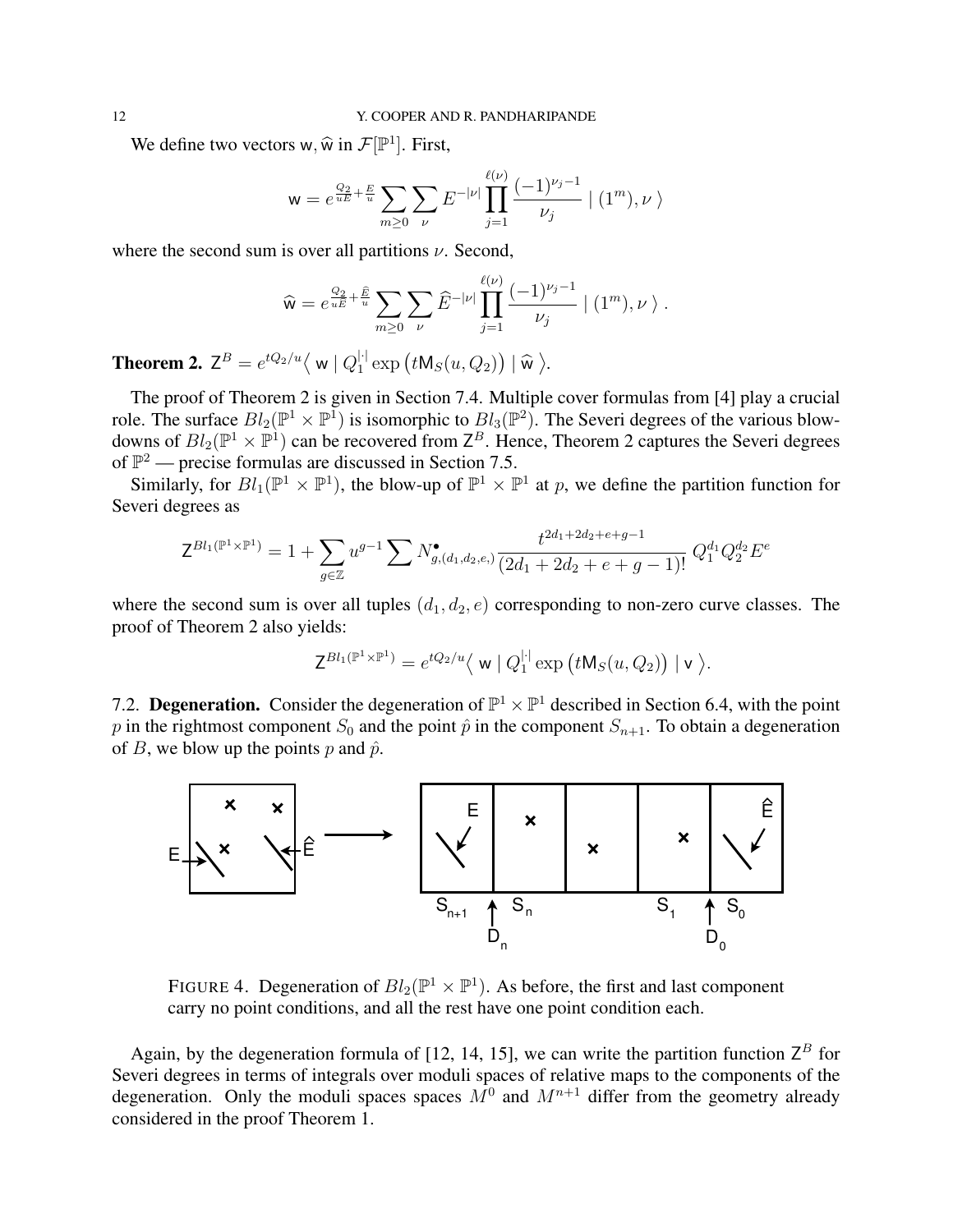7.3. The caps. We begin by analyzing the case  $i = 0$  or  $n + 1$ . Without loss of generality take  $i = 0$  and let the relative condition be

$$
\eta_0^* = \rho[\mathbf{1}] + \lambda[\mathfrak{p}].
$$

Let R be a component of the domain curve of a maps to  $S_0$  parameterized by  $M^0$ , and let

$$
\sigma[\mathbf{1}] + \tau[\mathbf{p}]
$$

be the relative condition imposed on R. Suppose the genus of R is h and

$$
f_*[R] = \beta = aL_1 + bL_2 - eE,
$$

where  $L_1$  and  $L_2$  and the horizontal and vertical line classes. Since  $\beta$  is effective, we must have

$$
a + b \ge e, \ a \ge 0, \text{ and } b \ge 0.
$$

We compute the dimension of the space of maps as

$$
\dim_{\mathbb{C}} \overline{M}_{h,0}(Bl_1(\mathbb{P}^1 \times \mathbb{P}^1), \beta) = \int_{\beta} c_1(T_{Bl_1(\mathbb{P}^1 \times \mathbb{P}^1)}) + h - 1 = 2a + 2b - e + h - 1.
$$

Meanwhile, the number of conditions imposed on the map by the relative conditions is

$$
\sum(\sigma_i-1)+\sum\tau_j=a-\ell(\sigma).
$$

After equating the dimension counts, we obtain

$$
\ell(\sigma) + (a + b - e) + b + h = 1.
$$

Each term on the left hand side is nonnegative so exactly one term must equal 1, and all others must vanish. We find there are four types of maps possible.

• Type  $I : \ell(\sigma) = 1, a = e, b = 0, \text{ and } h = 0.$ 

Here R is a rational curve mapping as a degree a cover of the unique curve in the class  $L_1 - E$ .

• Type II :  $\ell(\sigma) = 0$ ,  $a = 1$ ,  $e = 0$ ,  $b = 0$ , and  $h = 0$ .

Here R is a rational curve mapping with degree 1 to a curve in the class  $L_1$ .

• Type III :  $\ell(\sigma) = 0$ ,  $a = 0$ ,  $e = -1$ ,  $b = 0$ , and  $h = 0$ .

Here  $R$  is a rational curve mapping with degree 1 to the exceptional curve  $E$ .

• Type IV :  $\ell(\sigma) = 0$ ,  $a = 0$ ,  $e = 1$ ,  $b = 1$ , and  $h = 0$ .

Here R is a rational curve mapping with degree 1 to the unique curve in the class  $L_2 - E$ .

# 7.4. Proof of Theorem 2.

*Proof.* The geometry of the spaces of maps to  $S_1, ..., S_n$  are the same as for the case of  $\mathbb{P}^1 \times \mathbb{P}^1$ , so we need only compute the contribution of the caps. Without loss of generality here we consider the cap  $S_0$ .

By the dimension analysis of Section 7.3, only the moduli space associated to the Types I-IV need be considered. The moduli spaces  $M_{II}^0$ ,  $M_{III}^0$ , and  $M_{IV}^0$  are simply points. The geometrically interesting case is Type I with moduli isomorphic to the space of degree  $a$  maps

$$
\overline{M}_{0,0}(\mathbb{P}^1/\infty,a)_{(a)}
$$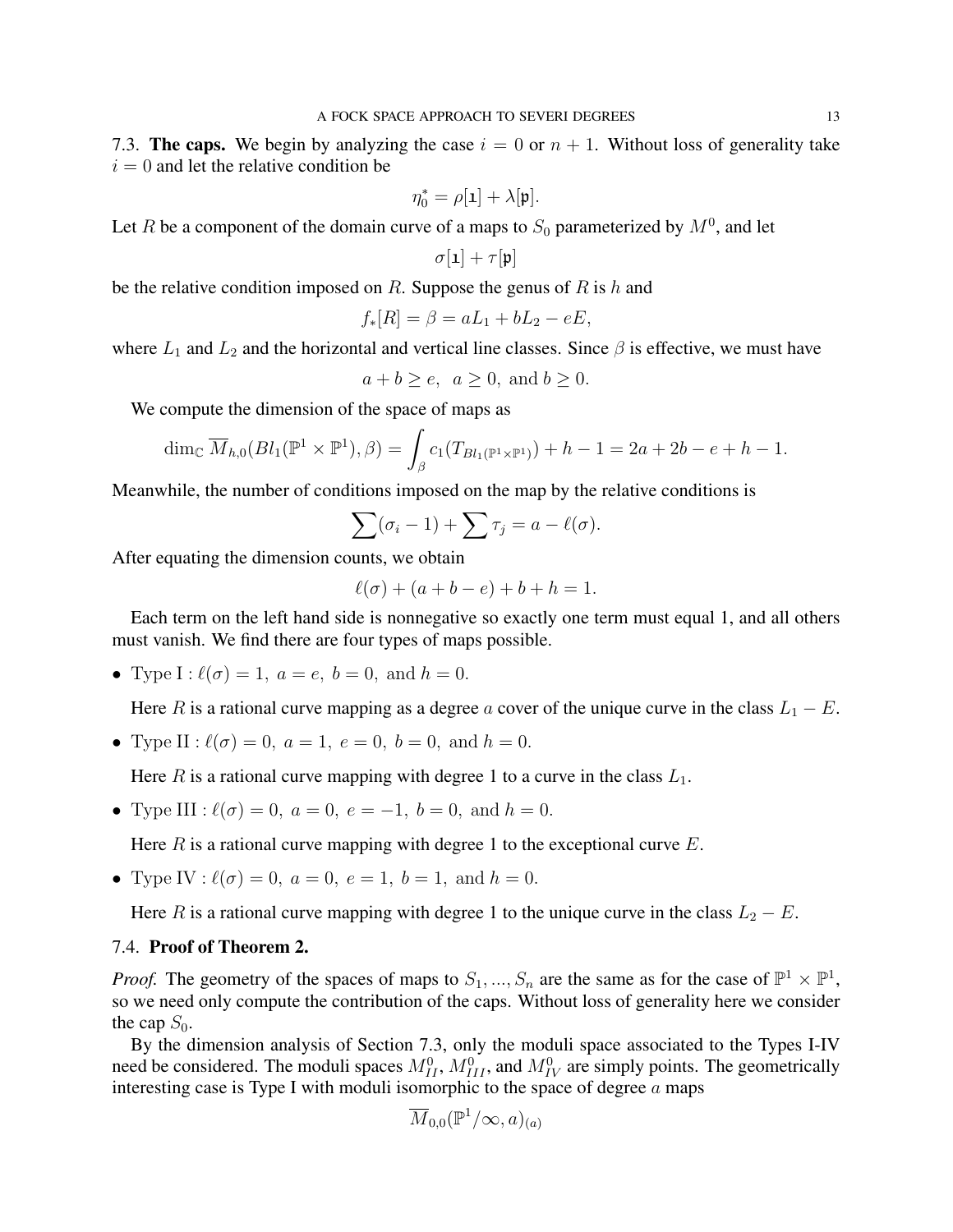

FIGURE 5. Here are the four possible types of image curves in a cap isomorphic to  $Bl_1(\mathbb{P}^1 \times \mathbb{P}^1)$ . The solid line represents the exceptional divisor, the dotted line represents the image curve. A map of Type I can be a multiple cover of the image curve. All other maps are degree 1.

to  $\mathbb{P}^1$  relative to  $\infty \in \mathbb{P}^1$  and fully ramified along the relative divisor. Since the normal bundle of the unique line in the class  $L_1 - E$  is of degree  $-1$ , we can write the integral against the virtual class as

(13) 
$$
\int_{[M_I^0]^{vir}} 1 = \int_{\overline{M}_{0,0}(\mathbb{P}^1/\infty,a)_{(a)}} c_{top} (R\pi_* f^* (\mathcal{O}_{\mathbb{P}^1}(-1)))
$$

where  $\pi$  and  $f$  are the standard maps associated to the universal curve over moduli

$$
\pi: \mathcal{C} \to \overline{M}_{0,0}(\mathbb{P}^1/\infty, a)_{(a)}, \quad f: \mathcal{C} \to \mathbb{P}^1.
$$

Fortunately, the integral (13) has been calculated in [4],

$$
\int_{\overline{M}_{0,0}(\mathbb{P}^1/\infty,a)_{(a)}} c_{\text{top}} \left( R \pi_* f^* (\mathcal{O}_{\mathbb{P}^1}(-1)) \right) = \frac{(-1)^{a-1}}{a^2}.
$$

The rest is bookkeeping.

The formula for  $Bl_1(\mathbb{P}^1 \times \mathbb{P}^1)$  can be obtained with the same argument, beginning with the degeneration of  $Bl_1(\mathbb{P}^1 \times \mathbb{P}^1)$  to a union of  $n+1$  surfaces isomorphic to  $\mathbb{P}^1 \times \mathbb{P}^1$  and a cap  $S_{n+1}$ , isomorphic to  $Bl_1(\mathbb{P}^1 \times \mathbb{P}^1)$ . Alternatively, set the coefficients  $\hat{e}$  equal to zero in the formula for  $\mathsf{Z}^B$ .  $Z^B$ .

7.5. Severi Degrees of  $\mathbb{P}^2$ . Let  $H, F_1, F_2 \in Pic(Bl_2(\mathbb{P}^2))$  be the hyperplane class and the two exceptional classes respectively. Let  $L_1, L_2, E \in Pic(Bl_1(\mathbb{P}^1 \times \mathbb{P}^1))$  be the pullbacks of the two generators of the Picard group of  $\mathbb{P}^1 \times \mathbb{P}^1$  and the exceptional class. There is an isomorphism

$$
\varphi: Bl_2(\mathbb{P}^2) \overset{\sim}{\to} Bl_1(\mathbb{P}^1 \times \mathbb{P}^1)
$$

under which

$$
\varphi(H) = L_1 + L_2 - E
$$
,  $\varphi(F_1) = L_1 - E$ ,  $\varphi(F_2) = L_2 - E$ .

The generating function for Severi degrees of  $\mathbb{P}^2$  is

$$
Z^{\mathbb{P}^2} = 1 + \sum_{g \in \mathbb{Z}} u^{g-1} \sum_{d>0} N_{g,d}^{\bullet} \frac{t^{3d+g-1}}{(3d+g-1)!} Q^d.
$$

The terms of  $Z^{\mathbb{P}^2}$  are not a subset of the terms of  $Z^{Bl_2(\mathbb{P}^2)}$ . For example, the coefficient of  $u^{-2}Q^2t^4$ in  $Z^{\mathbb{P}^2}$  is 3/24, as there are three pairs of lines through 4 fixed points in  $\mathbb{P}^2$ . The coefficient of  $u^{-2}Q^2t^4$  in  $Z^{Bl_2(\mathbb{P}^2)}$  is  $5/24$ , as in addition to the three pairs of lines, a smooth conic meeting the divisor  $F_1$ , union  $F_1$ , and a smooth conic meeting the divisor  $F_2$ , union  $F_2$ , also appear.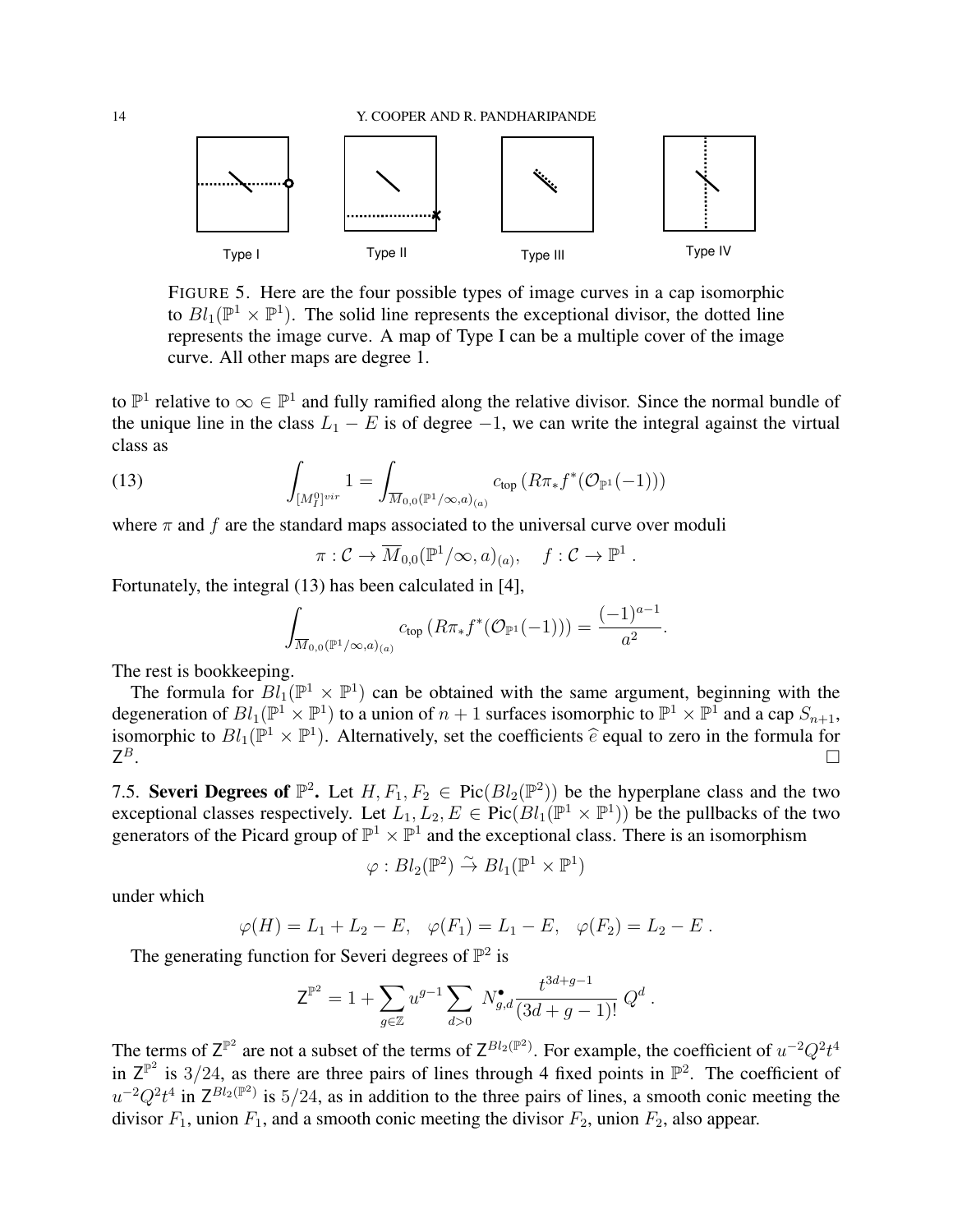However, the *connected* Severi degrees of  $\mathbb{P}^2$  and  $Bl_2(\mathbb{P}^2)$  are directly related. For any surface S, define

$$
\mathsf{Y}^S = \log \mathsf{Z}^S
$$

.

We view  $Y^S$  as the generating function for the connected Severi degrees of S.

**Lemma 1.** The generating function  $Y^{\mathbb{P}^2}$  appears as a summand of  $Y^{Bl_2(\mathbb{P}^2)}$ .

*Proof.* We must show the coefficient  $N_{g,d}^{\mathbb{P}^2}$  of  $u^{g-1}Q^dt^n$  in  $\mathsf{Y}^{\mathbb{P}^2}$  equals the coefficient  $N_{g,d}^{Bl_2(\mathbb{P}^2)}$  of the same term in  $Y^{Bl_2(\mathbb{P}^2)}$ . Let  $p, q \in \mathbb{P}^2$  be the centers of the blow-up for  $Bl_2(\mathbb{P}^2)$ . The Severi degrees of  $\mathbb{P}^2$  are enumerative. The nodal solutions are the only stable maps which pass through general point conditions, and they do *not* pass through p and q. We conclude the strict transforms of the nodal solutions are the only relevant stable maps for the connected Severi problem on  $Bl_2(\mathbb{P}^2)$ .  $\Box$ 

More precisely, under the substitutions

$$
Q = \frac{Q_1 Q_2}{E}
$$
,  $F_1 = \frac{Q_1}{E}$ , and  $F_2 = \frac{Q_2}{E}$ ,

we have  $Y^{Bl_2(\mathbb{P}^2)} = Y^{Bl_1(\mathbb{P}^1 \times \mathbb{P}^1)}$ . Therefore computing

$$
\mathsf{Z}^{Bl_1\mathbb{P}^1\times\mathbb{P}^1}=e^{tQ_2/u}\langle v\mid Q_1^{\mid\cdot}\exp\left(t\mathsf{M}_S(u,Q_2)\right)\mid \widehat{\mathsf{w}}\rangle
$$

via the Fock space formalism and then taking log of the resulting generating function computes the connected Severi degrees of  $Bl_2(\mathbb{P}^2)$ , and hence the connected Severi degrees of  $\mathbb{P}^2$ .

# 8. THE SURFACE  $E \times \mathbb{P}^1$

We consider here the Gromov-Witten invariants for the surface  $E \times \mathbb{P}^1$ , where E is a smooth curve of genus 1. By deformation invariance, the Gromov-Witten invariants for  $E \times \mathbb{P}^1$  are equal to those for  $C \times \mathbb{P}^1$  where C is a nodal rational curve. The degeneration formula immediately yields the following result in terms of the trace.

**Theorem 3.** 
$$
Z^{E\times\mathbb{P}^1} = e^{tQ_2/u}
$$
 tr  $(Q_1^{|\cdot|} \exp(tM_S(u, Q_2))$ .

A disconnected curve C of genus 1 can have connected components of arbitrary genus (since higher genus components can be balanced with genus 0 components). If all of the connected components of  $C$  have genus 1, we call  $C$  a disconnected curve of pure genus 1, and we call the pure genus 1 Gromov-Witten invariants of  $E \times \mathbb{P}^1$  those which count maps from curves of pure genus 1.

The genus 1 invariants are obtained by extracting the  $u = 0$  coefficient  $Z^{E \times \mathbb{P}^1}$ . The pure genus 1 Gromov-Witten invariants of  $E \times \mathbb{P}^1$  arise from the  $u = 0$  coefficient of tr  $\left(Q_1^{\left|\cdot\right|}\right)$  $_{1}^{||}\exp\big(t\mathsf{M}_{S}(u,Q_{2})\big).$ The prefactor  $e^{tQ_2/u}$  in Theorem 3 contributes only to impure genus 1 invariants. Let  $Z_1^{E\times\mathbb{P}^1}$  be the partition function for pure genus 1 invariants. We conclude

$$
\mathsf{Z}_1^{E \times \mathbb{P}^1} = \text{tr}\left(Q_1^{\lvert \cdot \rvert} \exp\left(t \mathsf{M}_S(0, Q_2)\right)\right).
$$

The specialization  $M_S(0, Q)$  has a simple formula,

$$
\mathsf{M}_S(0,Q) = \sum_{k>0} \alpha_k[\mathfrak{p}] \alpha_{-k}[\mathfrak{p}] + Q \sum_{k>0} \alpha_k[\mathbf{1}] \alpha_{-k}[\mathbf{1}].
$$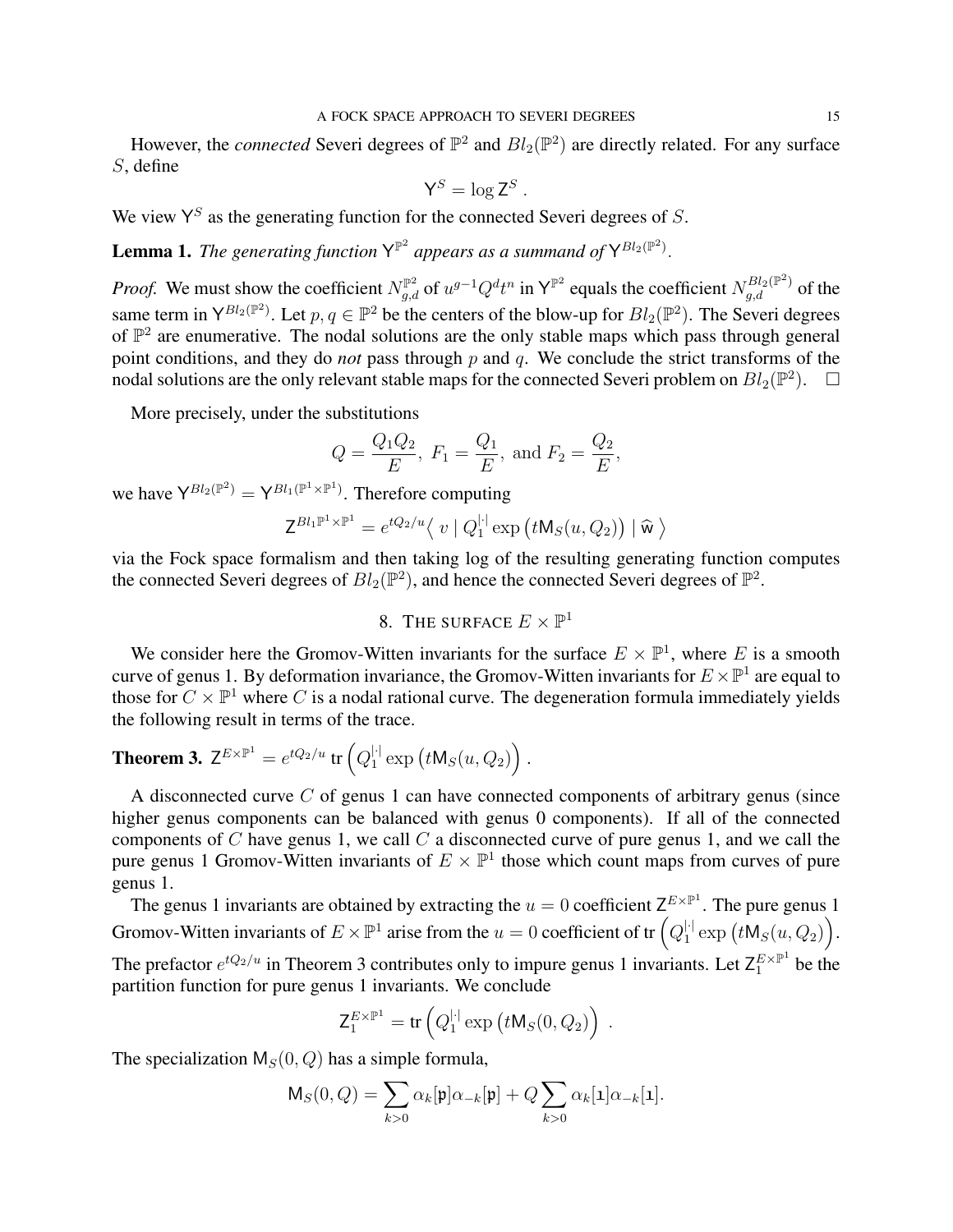**Proposition 1.** *The eigenvalues of*  $M_S(0, Q)$  *on the subspace of energy s are* 

$$
\{ (|\mu| - |\nu|) \sqrt{Q} \ }_{|\mu| + |\nu| = s} .
$$

*Proof.* For convenience, let  $M = M<sub>S</sub>(0, Q)$ . Fix any partition p, and let  $W<sub>p</sub>$  be the subspace spanned by the vectors

$$
\{ \, |\mu, \nu\rangle \mid \mu \cup \nu = p \, \},
$$

corresponding to splittings of p into two subpartitions  $\mu$  and  $\nu$ . The subspace  $W_p$  is invariant under M. We begin by computing the eigenvalues of M on  $W_p$ .

Let us write p in the frequency representation as  $p = (1^{e_1}, 2^{e_2}, \ldots)$ . Let  $\mu = (1^{l_1}, 2^{l_2}, \ldots)$  and  $\nu = (1^{r_1}, 2^{r_2}, \ldots)$  satisify  $\mu \cup \nu = p$ , or equivalently,  $l_i + r_i = e_i$ .

$$
M|(1^{l_1}, 2^{l_2}, \ldots), (1^{r_1}, 2^{r_2}, \ldots) \rangle
$$
  
=  $\sum_k (k)(l_k)| (1^{l_1}, 2^{l_2}, \ldots, k^{l_k-1}, (k+1)^{l_{k+1}}, \ldots), (1^{r_1}, 2^{r_2}, \ldots, k^{r_k+1}, (k+1)^{r_{k+1}}, \ldots) \rangle$   
+  $Q(k)(r_k)| (1^{l_1}, 2^{l_2}, \ldots, k^{l_k+1}, (k+1)^{l_{k+1}}, \ldots), (1^{r_1}, 2^{r_2}, \ldots, k^{r_k-1}, (k+1)^{r_{k+1}}, \ldots) \rangle$ 

In fact,  $W_p$  is naturally a tensor product

$$
W_p = \bigotimes_{k|e_k \neq 0} W_{p_k},
$$

where  $p_k = (k^{e_k})$  is the subpartition of p consisting of all parts of size k. Let

$$
\mathsf{M}_k = \alpha_k[\mathfrak{p}] \alpha_{-k}[\mathfrak{p}] + Q \sum_{k>0} \alpha_k[\mathbf{1}] \alpha_{-k}[\mathbf{1}].
$$

 $M_k$  acts nontrivially only on  $W_{p_k}$ , and we can write  $M = \sum_k M_k$ .

If we choose for each k an eigenvector  $v_k \in W_{p_k}$  with eigenvalue  $\lambda_k$  for the operator  $\mathsf{M}_k$  acting on  $W_{p_k}$ , then  $\bigotimes_{k|e_k\neq 0} v_k$  is an eigenvector of M acting on  $W_p$  with eigenvalue  $\sum_{k|e_k\neq 0} \lambda_k$ . In the basis of  $W_{p_k}$  given by the set of vectors  $\{|\mu, \nu\rangle\}$ ,  $\mathsf{M}_k = kA_{e_k+1}$ , where  $A_{e_k+1}$  is the matrix defined in Proposition 2. By Proposition 2 below, the eigenvalues of  $M_k$  on  $W_{p_k}$  are

$$
\{k(e_k)\sqrt{Q},\ k(e_k-2)\sqrt{Q},\ \ldots,\ k(-e_k)\sqrt{Q}\}.
$$

We conclude the eigenvalues of M on  $W_p$  are  $\{(|\mu| - |\nu|\})$  $\overline{Q}$  where  $\mu$ ,  $\nu$  run over all partitions satisfying  $\mu+\nu=p$ . Finally, the eigenvalues of M on the subspace of energy s are  $\{(|\mu|-|\nu|)\sqrt{Q}\}$ where  $\mu$ ,  $\nu$  run over all partitions satisfying  $|\mu| + |\nu| = s$ .

**Proposition 2.** Let 
$$
A_n = \begin{bmatrix} 0 & n & & & & \\ Q & 0 & n-1 & & & \\ & 2Q & 0 & n-2 & \\ & & \ddots & & \ddots & \\ & & & & \ddots & \\ & & & & & 1 \\ & & & & & nQ & 0 \end{bmatrix}
$$
.

*The eigenvalues of* A<sup>n</sup> *are* {n  $\sqrt{Q},(n-2)\sqrt{Q},\ldots,-n$ √ Q}*.*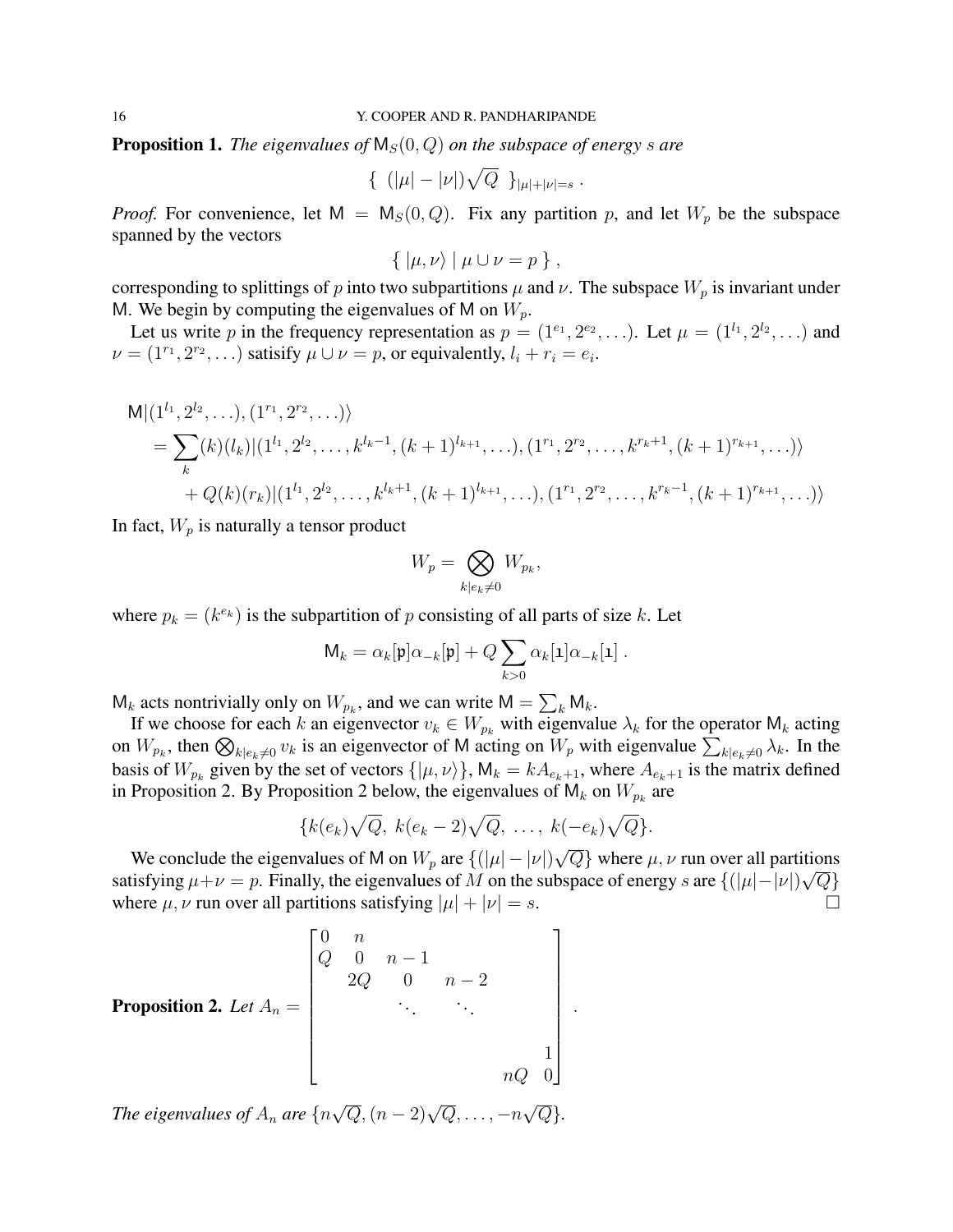*Proof.* The Lie algebra  $\mathfrak{sl}_2$  is generated by  $e, f$  and h satisfying the commutation relations  $[h, e] =$ 2e,  $[h, f] = -2f$ , and  $[e, f] = h$ . Let x and y denote the eigenvectors of h with eigenvalues 1 and  $-1$  respectively. The standard representation V of  $\mathfrak{sl}_2$  is the 2-dimensional representation given in the basis  $\{x, y\}$  by

$$
e = \begin{bmatrix} 0 & 1 \\ 0 & 0 \end{bmatrix}, f = \begin{bmatrix} 0 & 0 \\ 1 & 0 \end{bmatrix}, h = \begin{bmatrix} 1 & 0 \\ 0 & -1 \end{bmatrix}.
$$

There is one irreducible representation  $V_n = \text{Sym}^n(V)$  of dimension  $n + 1$  for each  $n \geq 0$ . The action of  $\mathfrak{sl}_2$  on V induces an action on each  $V_n$ , and the basis  $\{x, y\}$  of V gives a natural basis  $\{x^n, x^{n-1}y, \ldots, y^n\}$  of  $V_n$ . These are eigenvectors for h with eigenvalues  $\{n, n-2, \ldots, -n\}$ respectively. In the above basis, the induced action of  $e$  on  $V_n$  is

 0 n 0 n − 1 0 n − 2 . . . . . . 1 0 

,

and the action of f on  $V_n$  is

$$
\begin{bmatrix} 0 & & & & & \\ 1 & 0 & & & & \\ & 2 & 0 & & & \\ & & \ddots & \ddots & & \\ & & & & n & 0 \end{bmatrix}
$$

In the chosen basis,  $e + Qf$  equals the matrix  $A_n$ .

The operator  $e + Qf$  acts on V as

$$
\begin{bmatrix} 0 & 1 \\ Q & 0 \end{bmatrix}
$$

with eigenvectors  $z = x +$ √  $\overline{Q}y$  and  $w = x \sqrt{Q}y$  with eigenvalue  $\sqrt{Q}$  and  $-$ √  $\overline{Q}$  respectively. The basis  $\{z, w\}$  of V induces the natural basis  $\{z^n, z^{n-1}w, ..., w^n\}$  for  $V_n = \text{Sym}^n(V)$ . In this basis, √

$$
e + Qf = \begin{bmatrix} n\sqrt{Q} & & & \\ & (n-2)\sqrt{Q} & & \\ & & \ddots & \\ & & & (-n)\sqrt{Q} \end{bmatrix}.
$$

We conclude that the eigenvalues of  $A_n$  are  $\{n\}$  $\sqrt{Q},(n-2)\sqrt{Q},\ldots,-n$  $\overline{Q}$ , as desired.

As a consequence of Proposition 1, we find

(14) 
$$
Z_1^{E \times \mathbb{P}^1} = \text{tr}(Q_1^{|\cdot|} \exp(tM_S(0, Q_2))) = \sum_{\mu, \nu} Q_1^{|\mu| + |\nu|} e^{(|\mu| - |\nu|) t \sqrt{Q_2}}
$$

 $\Box$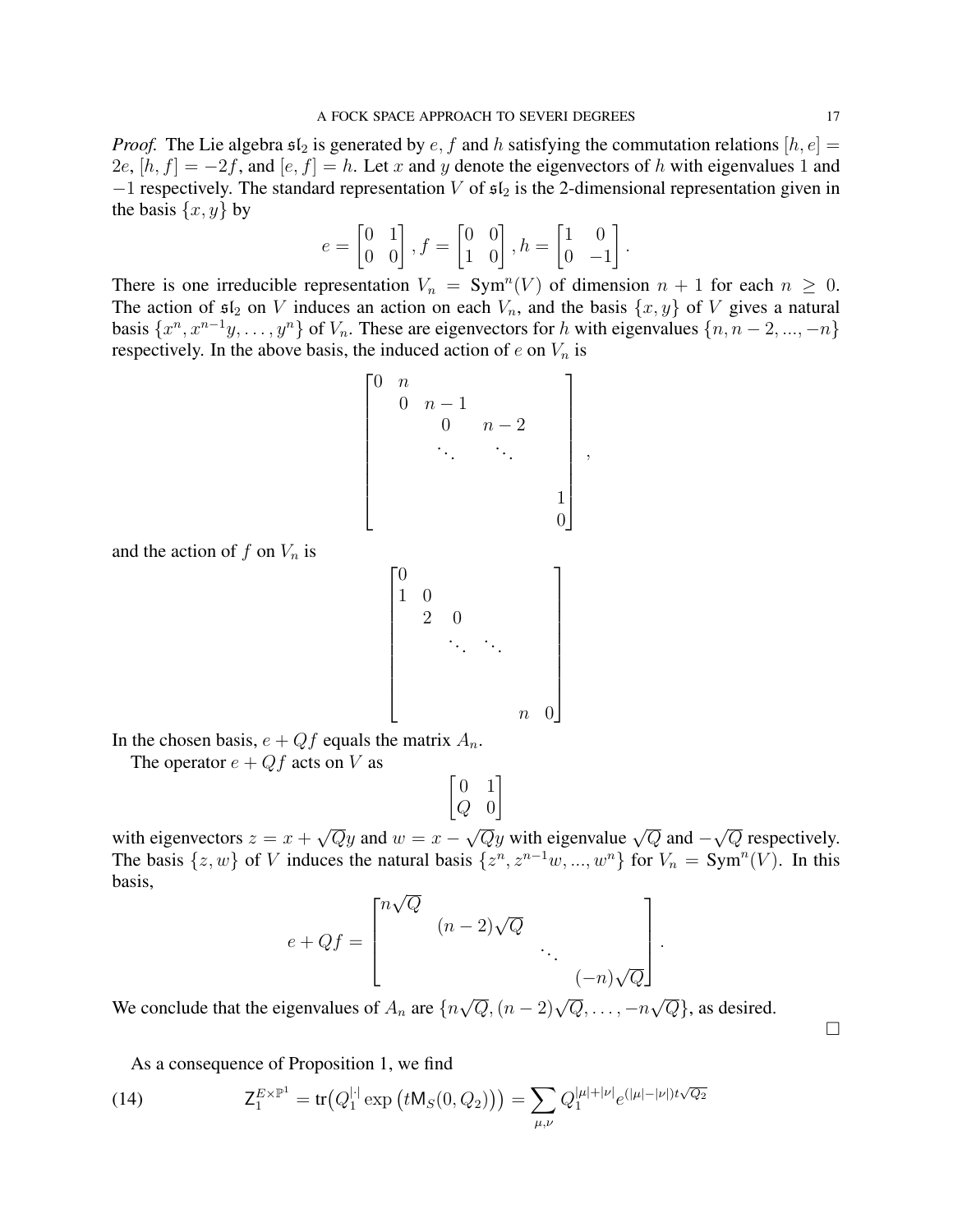where the sum is over all pairs of partitions  $\mu$  and  $\nu$  (of possibly different sizes). Formula (14) is the Severi analogue of (5).

### 9. FURTHER DIRECTIONS

9.1. Rationality. A rationality result holds for the following generating functions of Severi degrees of  $\mathbb{P}^1 \times \mathbb{P}^1$ . Let

$$
R_0 = 1 + \sum_{g \in \mathbb{Z}} u^{g-1} \sum_{d_2 > 0} N^{\bullet}_{g,(0,d_2)} Q_2^{d_2},
$$

and, for  $a > 0$ , let

$$
R_a = \sum_{g \in \mathbb{Z}} u^{g-1} \sum_{d_2 \ge 0} N_{g,(a,d_2)}^{\bullet} Q_1^a Q_2^{d_2}.
$$

**Proposition 3.** *For each*  $a \geq 0$ *, we have* 

$$
Q_1^{-a}R_a \in \mathbb{Q}(u, Q_2).
$$

*Proof.* Recall  $N_S$  defined in (11). By Theorem 1,

$$
Q_1^{-a}R_a = \langle 1^a, \emptyset | (1 + N_S(u, Q_2) + N_S^2(u, Q_2) + ...) | 1^a, \emptyset \rangle.
$$

The right hand side is  $\frac{1}{a!}$  times the coefficient of  $| \emptyset, 1^a \rangle$  in

$$
(1-\mathsf{N}_S(u,Q_2))^{-1} | 1^a,\emptyset \rangle.
$$

The inverse of  $1 - N_S(u, Q_2)$  can be computed by the cofactor expansion.  $\Box$ 

9.2. Further operators. A point condition in the Severi problem corresponds to the operator  $M_S(Q, u)$  on  $\mathcal{F}[\mathbb{P}^1]$ . In fact, an algebra of commuting operators containing  $M_S(Q, u)$  is determined by appropriate descendent and relative insertions. Commutation holds for geometric reasons: when we degenerate we can assign conditions to the components of the degeneration in any order.



FIGURE 6. We can insert tangency conditions, as in the second and fourth components here, where we require the map to vanish to second order along the line  $(0, 1)$ at a fixed point.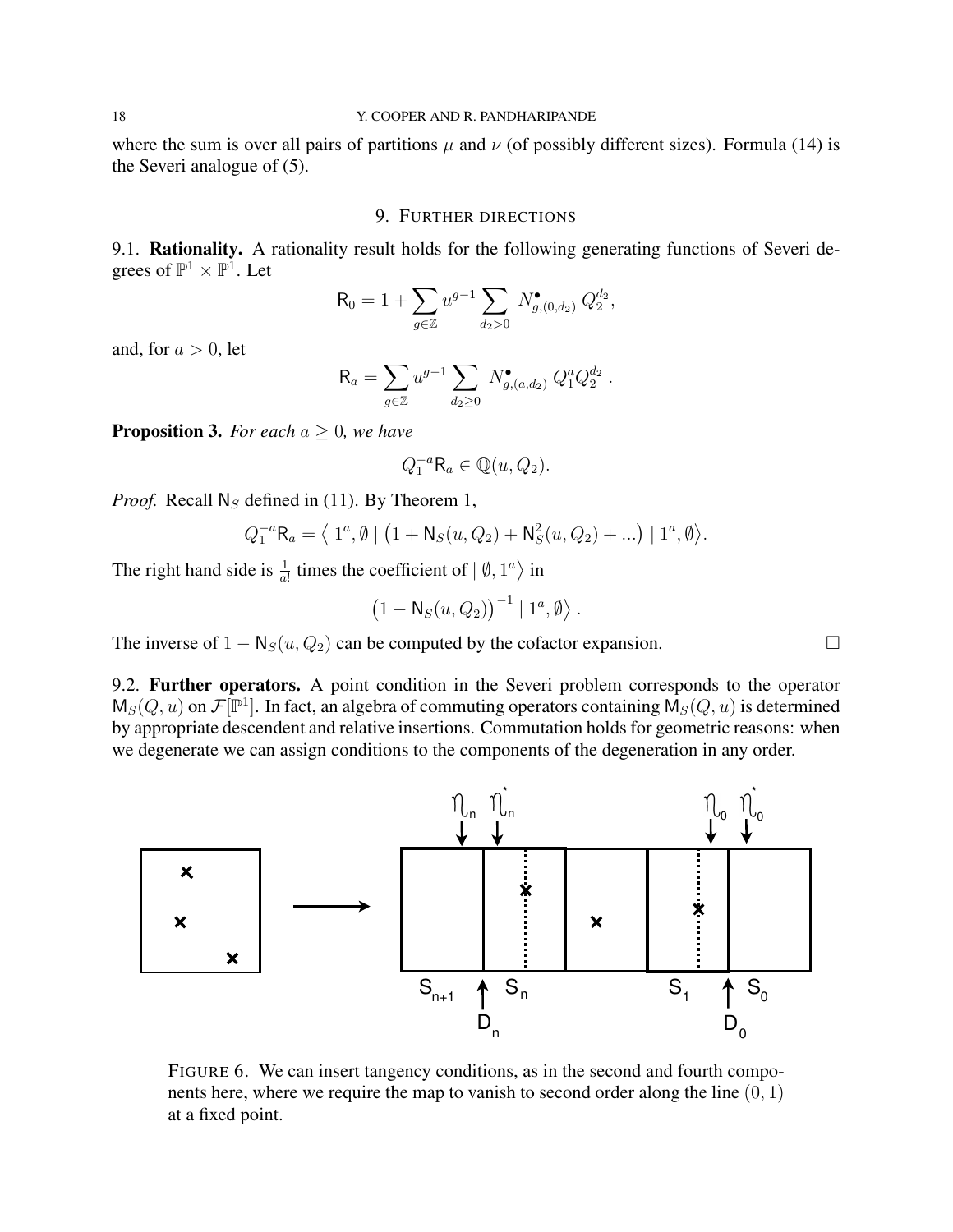As an example, we consider the relative condition defined by a single tangency to a vertical line (in class  $(0, 1)$ ) at a fixed point. The corresponding operator  $M_F(Q, u)$  on the Fock space  $\mathcal{F}[\mathbb{P}^1]$  is given by the following formula,

$$
M_{F}(Q, u) = \sum_{k=|\mu|, \ell(\mu)=2} \alpha_{-k}[\mathfrak{p}] \alpha_{\mu}[\mathfrak{p}] + u \alpha_{-\mu}[\mathfrak{p}] \alpha_{k}[\mathfrak{p}] + \sum_{|\mu|=|\nu \cup k|, k>0, \ell(\mu)+\ell(\nu) \geq 2} Q u^{\ell(\mu)-1} \alpha_{-\mu}[\mathbf{1}] \alpha_{\nu}[\mathbf{1}] \alpha_{k}[\mathfrak{p}] + \sum_{|\mu \cup k|=|\nu|, k>0, \ell(\mu)+\ell(\nu) \geq 2} Q u^{\ell(\mu)} \alpha_{-\mu}[\mathbf{1}] \alpha_{-k}[\mathfrak{p}] \alpha_{\nu}[\mathbf{1}] + \sum_{k>1} \frac{k^{2}-1}{12} u \alpha_{-k}[\mathfrak{p}] \alpha_{k}[\mathfrak{p}] .
$$

Here,  $\nu$  can be the empty partition in the second sum and  $\mu$  can be empty in the third sum.

We have computed  $M_F(u, Q)$ , analogous to  $M_S(u, Q) + \frac{Q}{u}$ , by an analysis similar to the computation of Section 6.5.2. In each component, we analyze the geometries corresponding to solutions of the following equation

$$
2b + g + \ell(\sigma) + \ell(\sigma') = 3.
$$

The most interesting coefficient  $\frac{k^2-1}{12}$  arises from a genus 1 contribution but is determined from the easier genus 0 contributions and the commutation

$$
[\mathsf{M}_S(Q, u), \mathsf{M}_F(Q, u)] = 0.
$$

The operators corresponding to higher order tangencies will involve increasingly complicated terms. The commutation relation is a considerable constraint. We leave further exploration of the algebra of descendent and relative operators for future research.

### 10. ACKNOWLEDGEMENTS

We thank M. Maydanskiy and A. Miller for helpful discussions. Much of the work was done during visits of Y.C. to IST Lisbon and ETH Zürich. R.P. was partially supported by the Swiss National Science Foundation grant SNF 200021143274.

### **REFERENCES**

- [1] E. Arbarello, M. Cornalba, P. Griffiths, and J. Harris, *Geometry of algebraic curves*, Springer-Verlag: Berlin, 1985.
- [2] F. Block and L. Göttsche, *Fock spaces and refined Severi degrees*, Int. Math Res. Not., 2015.
- [3] E. Brugallé and G. Mikhalkin, *Floor decompositions of tropical curves: the planar case*, Proc. Gökova Geo. Top. Conf. 2008, Gökova, 2009, pp. 64–90.
- [4] J. Bryan and R. Pandharipande, *Curves in Calabi-Yau threefolds and Topological Quantum Field Theory*, Duke Math. J. 126 (2005), 369–396.
- [5] L. Caporaso and J. Harris, *Counting plane curves of any genus*, Invent. Math. 131 (1998), 345–392.
- [6] W. Fulton and R. Pandharipande, *Notes on stable maps and quantum cohomology*, in Proceedings of Algebraic Geometry – Santa Cruz (1995), Proc. Sympos. Pure Math. 62, 45–96.
- [7] A. Gathman, *Topological recursion relations and Gromov-Witten invariants in higher genus*, math.AG/0305361.
- [8] T. Graber and R. Pandharipande. *Localization of virtual classes*, Invent. Math. 135 (1999), 487–518.
- [9] T. Graber, J. Kock, and R. Pandharipande. *Descendant invariants and characteristic numbers*, Amer. J. Math. 124 no. 3 (2002), 611–647.
- [10] J. Harris, *On the Severi Problem*, Invent. Math. 84 (1986), 445–461.